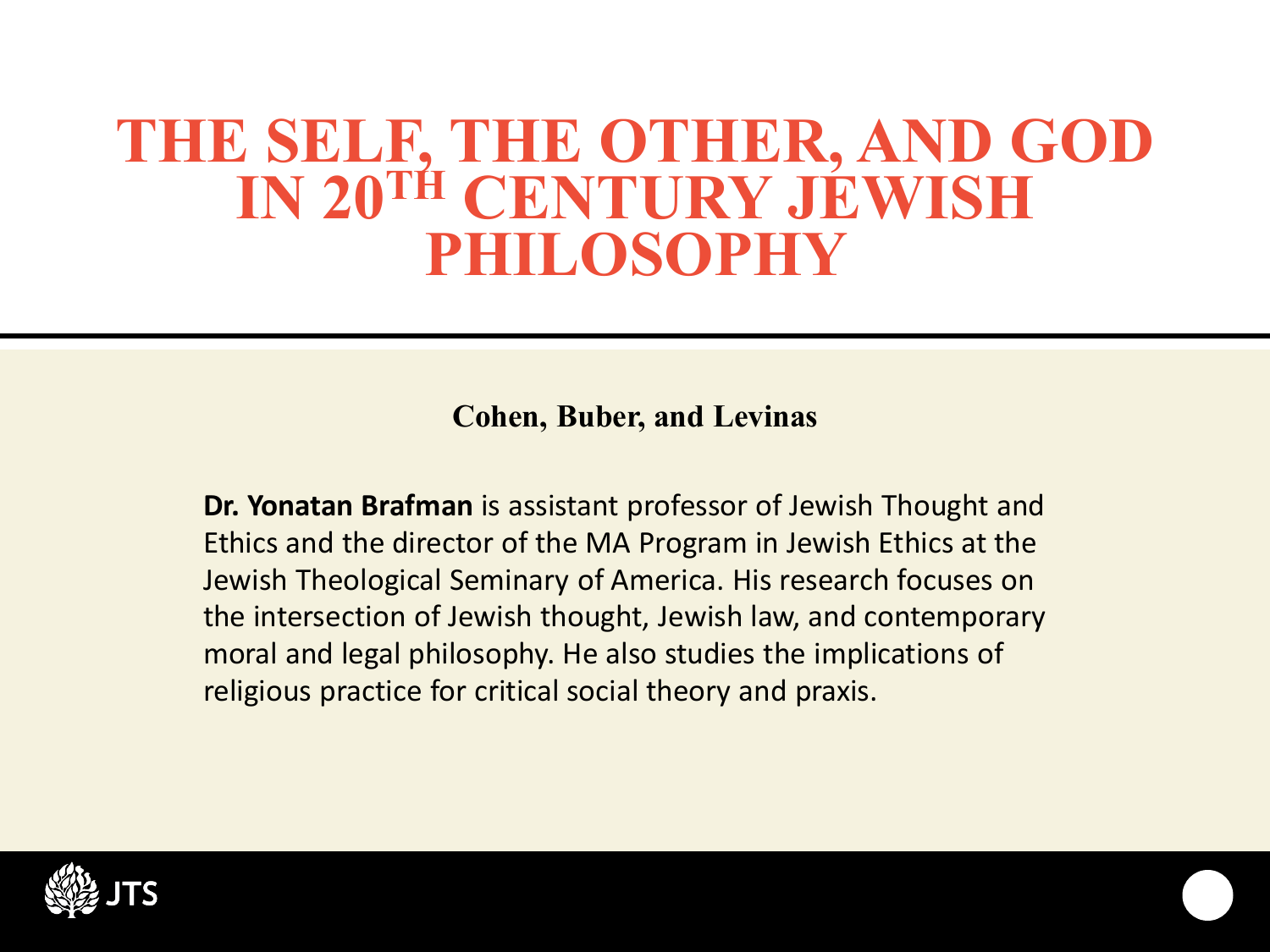## **BIBLICAL ORIGINS**

- **"Love your fellow as yourself: I am the Lord." (Leviticus 19: 18)**
	- **Your Fellow: the Other**
	- **Yourself: the Self**
	- **The Lord: God**

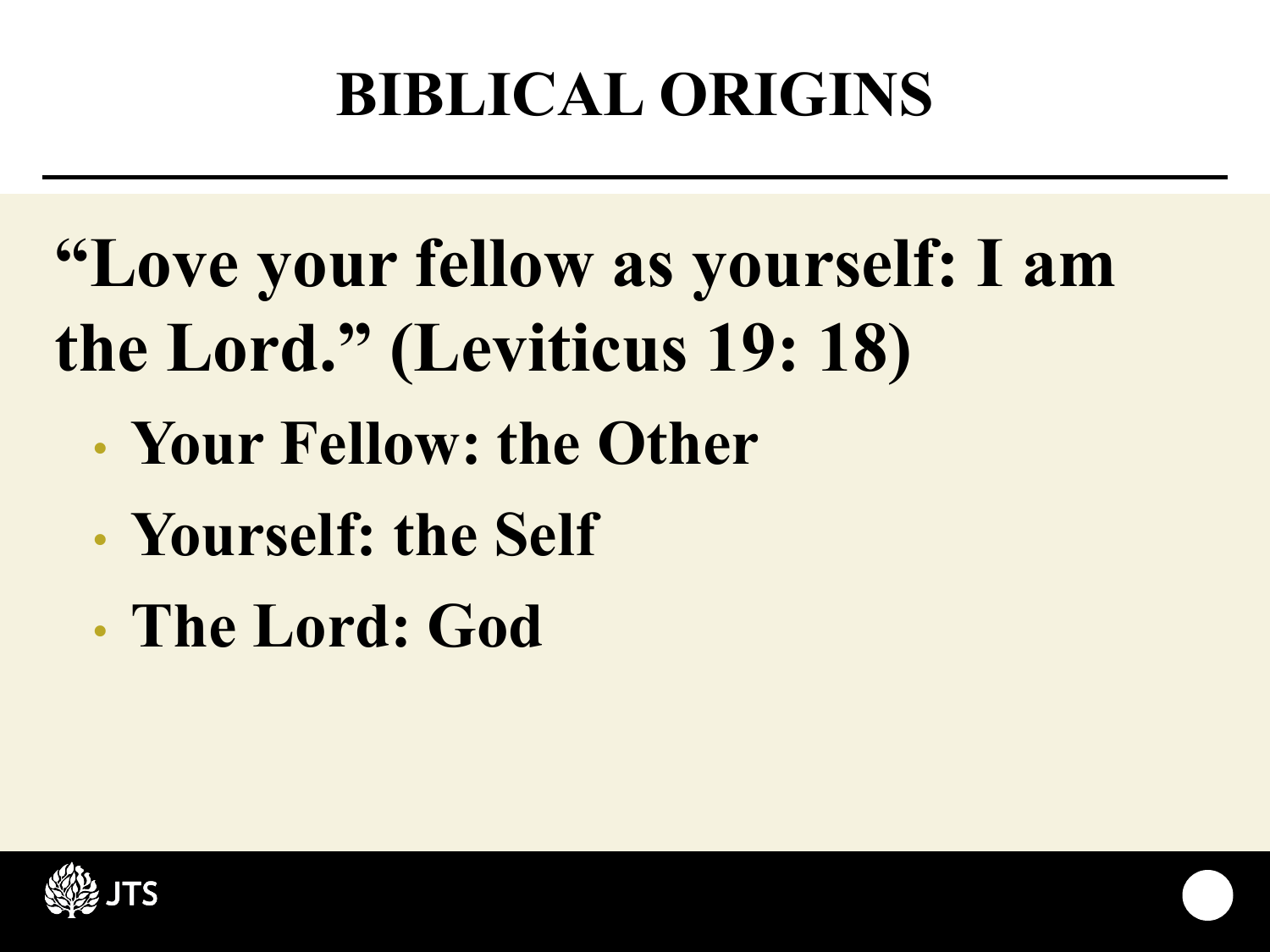# **ORIENTING QUESTIONS**

- **What are the relationships among the self, the other, and God?**
	- **Do we know ourselves first, and only then come to relate to other people and God?**
	- **Or do we relate to other people and God first, and only then to come to know ourselves?**
- **What are the connections between religion, our relationship to God, and ethics, our relationship to other people?**
	- **Does God command us to be ethical?**
	- **Or, rather, do other people provide the entryway to God?**

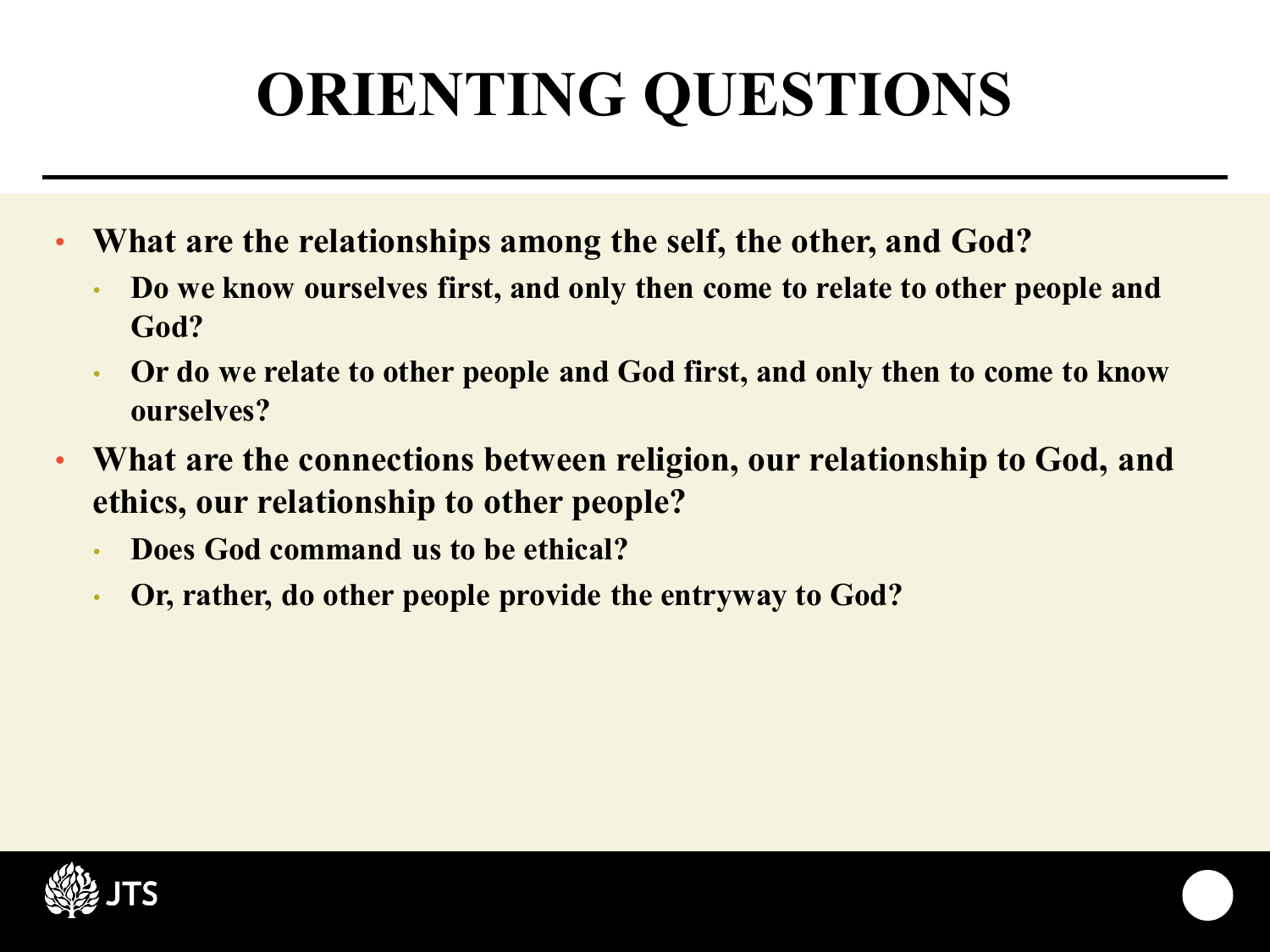## **ROADMAP**

- **1. Cohen: From Ethics to Religion (and Back Again)**
- **2. Buber: Dialogue among the I, the Thou, and the Eternal Thou**
- **3. Levinas: The Other, the other Other, and the Self**



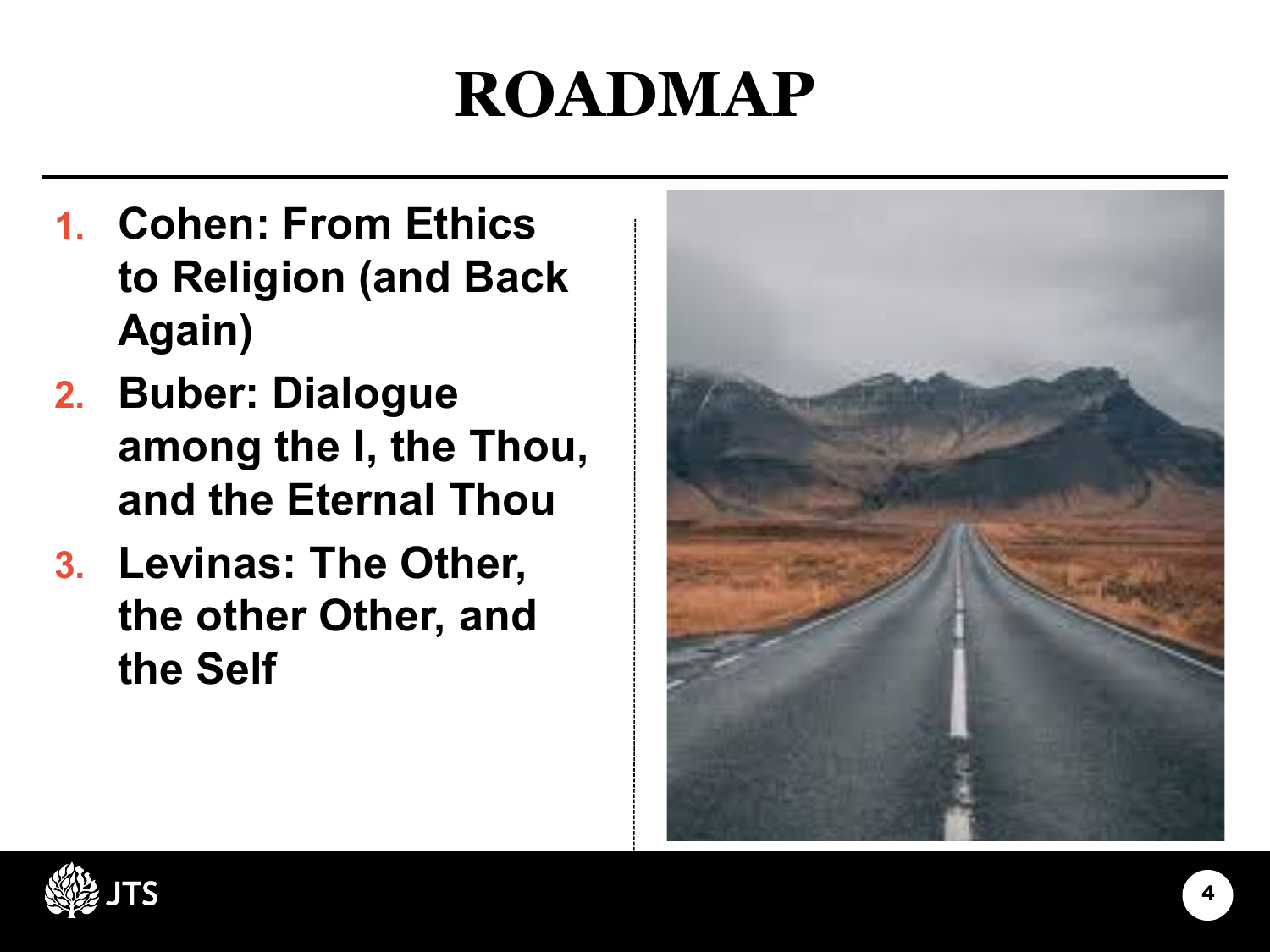

**From Ethics to Religion (and Back Again)**

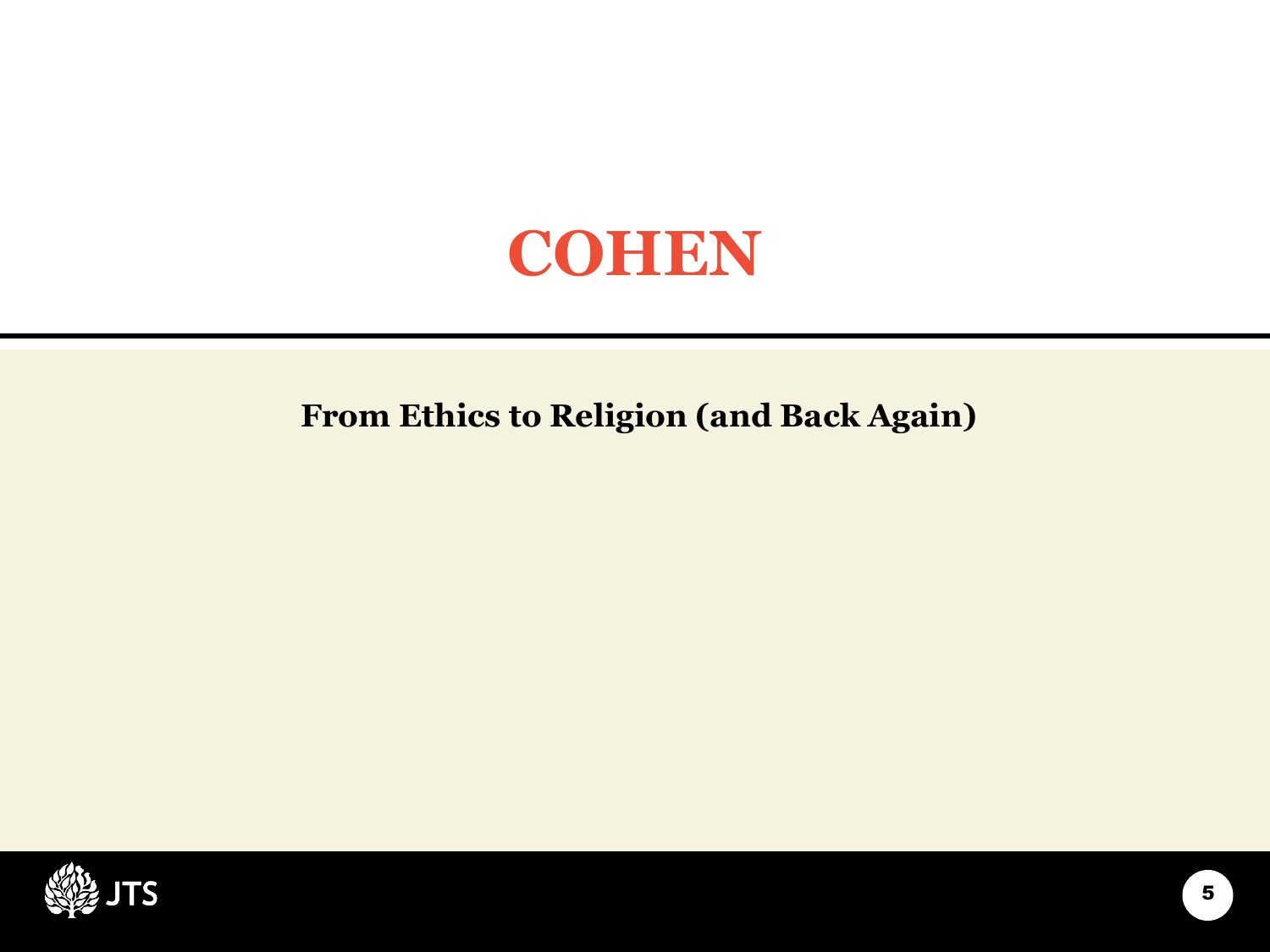# **HERMANN COHEN**

- **Life & Times**
	- **1842, Coswig – 1918, Berlin**
- **Major Works**
	- **Commentaries on Kant's Critiques**
	- **System of Philosophy**
	- **Religion of Reason out of the Sources of Judaism**



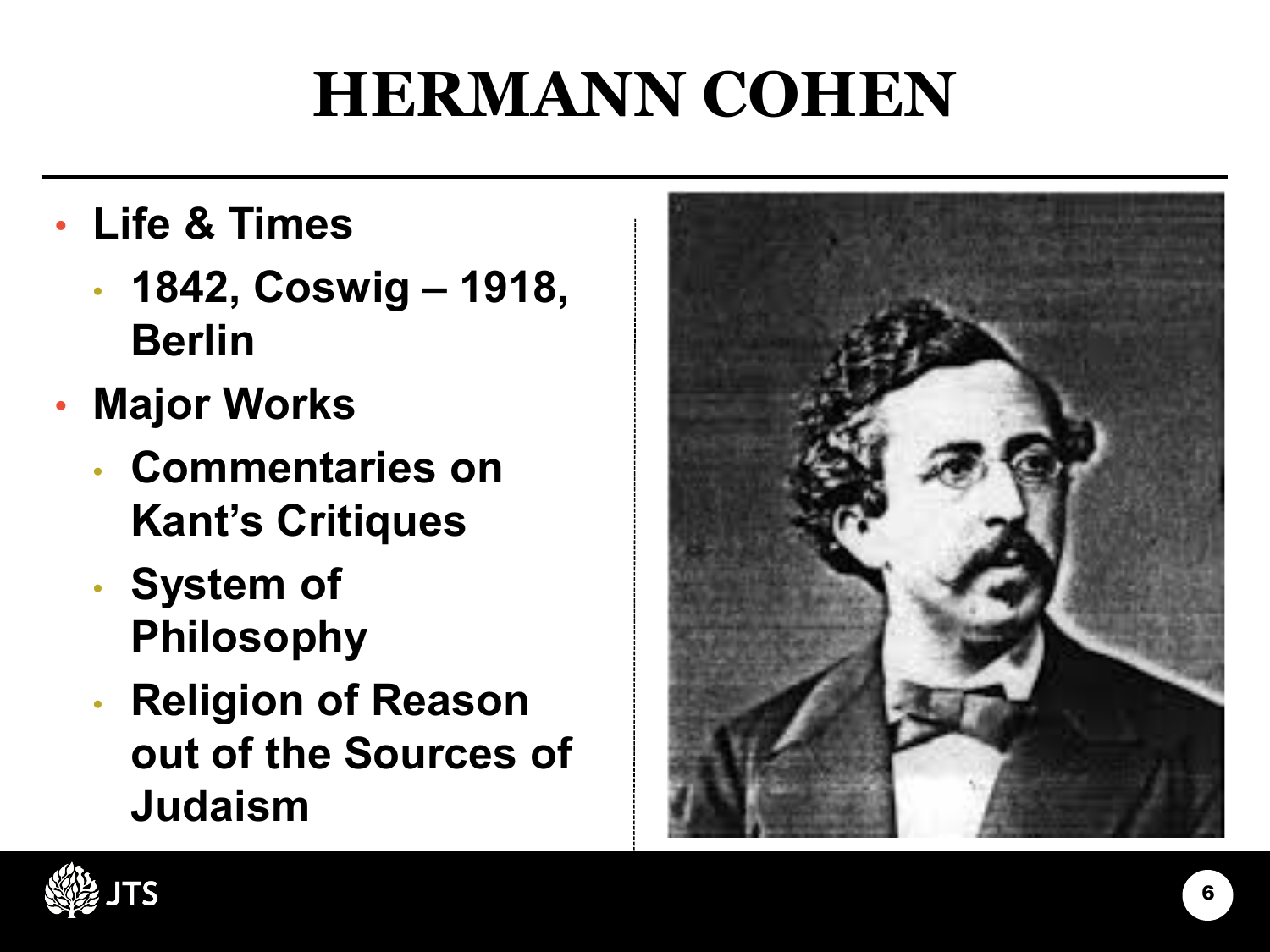#### **PHILOSOPHICAL BACKGROUND: DESCARTES AND KANT**

**"I think, therefore I am" (Descartes,** *Discourse on Method***)**

**"Since I have deprived the will of every impulse that could arise for it from obeying some law, nothing is left but the conformity of actions as such with universal law, which alone is to serve that will as its principle, that is,** *I ought never to act except in such a way that I could also will that my maxim should become a universal law."* **(Kant,**  *Groundwork of the Metaphysics of Morals***)**

**These postulates [of practical reason] are those of** *immortality***, of** *freedom***…, and of the** *existence of God***." (Kant,** *Critique of Practical Reason***)**

**"The Jewish faith, as originally established, was only a collection of merely statutory laws supporting a political state." (Kant,** *Religion within the Boundaries of Mere Reason***)**

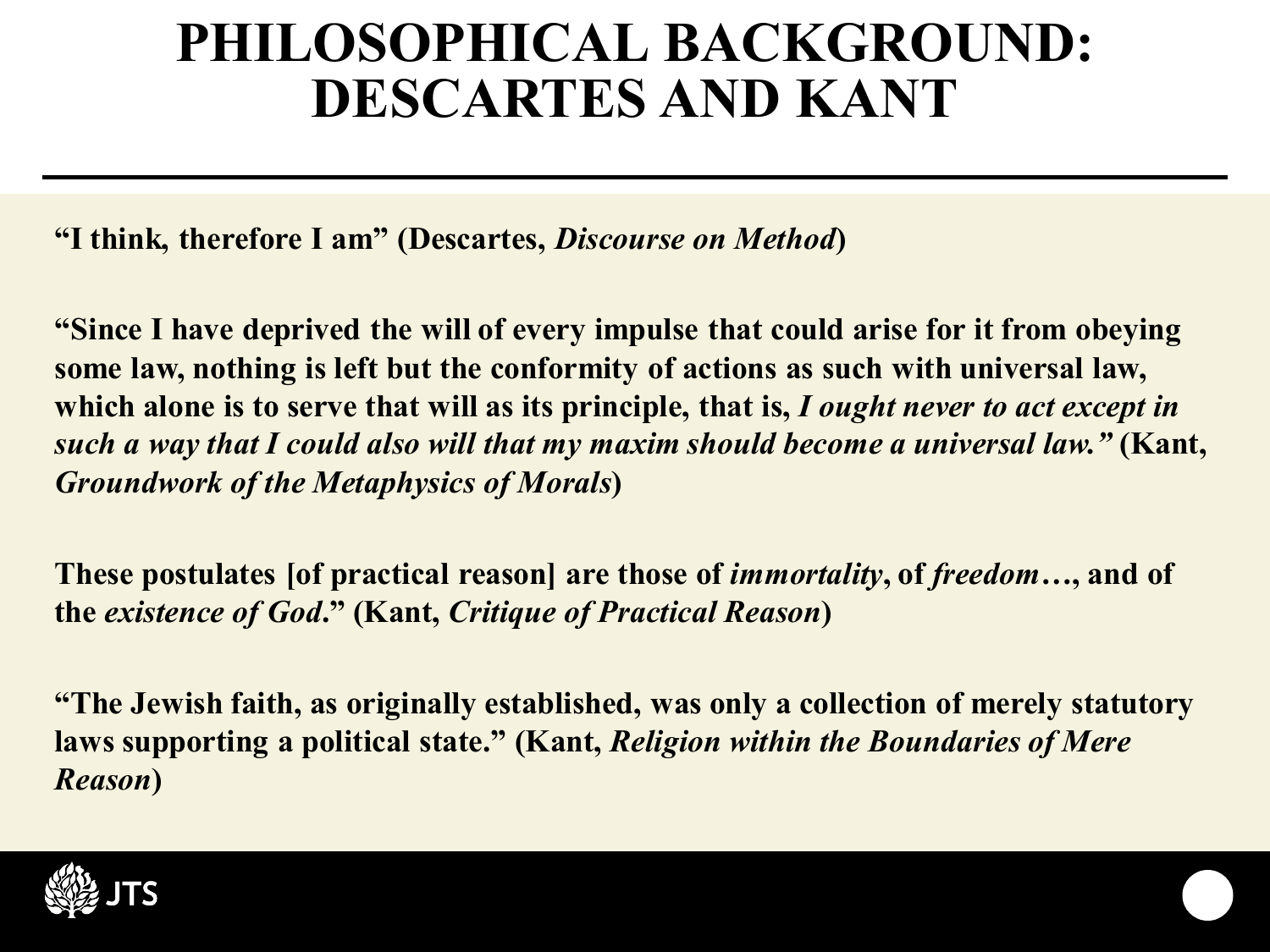#### THE UNIQUENESS OF GOD

**"'Hear, O Israel: the Eternal our God, the Eternal is Unique.' … From the unique God, the view of Judaism is directed to one mankind, and in the same way to each individual man in his own uniqueness." (***Religion of Reason out of the Sources of Judaism***)**

#### **God as an Ideal**

**Correlation among Self, God, and Others**

- **One Humanity: Ethics Universality → the State**
- **Each Individual Person: Religion**  $\rightarrow$  **Particularity**  $\rightarrow$ **the Congregation**

**The Role of Suffering**

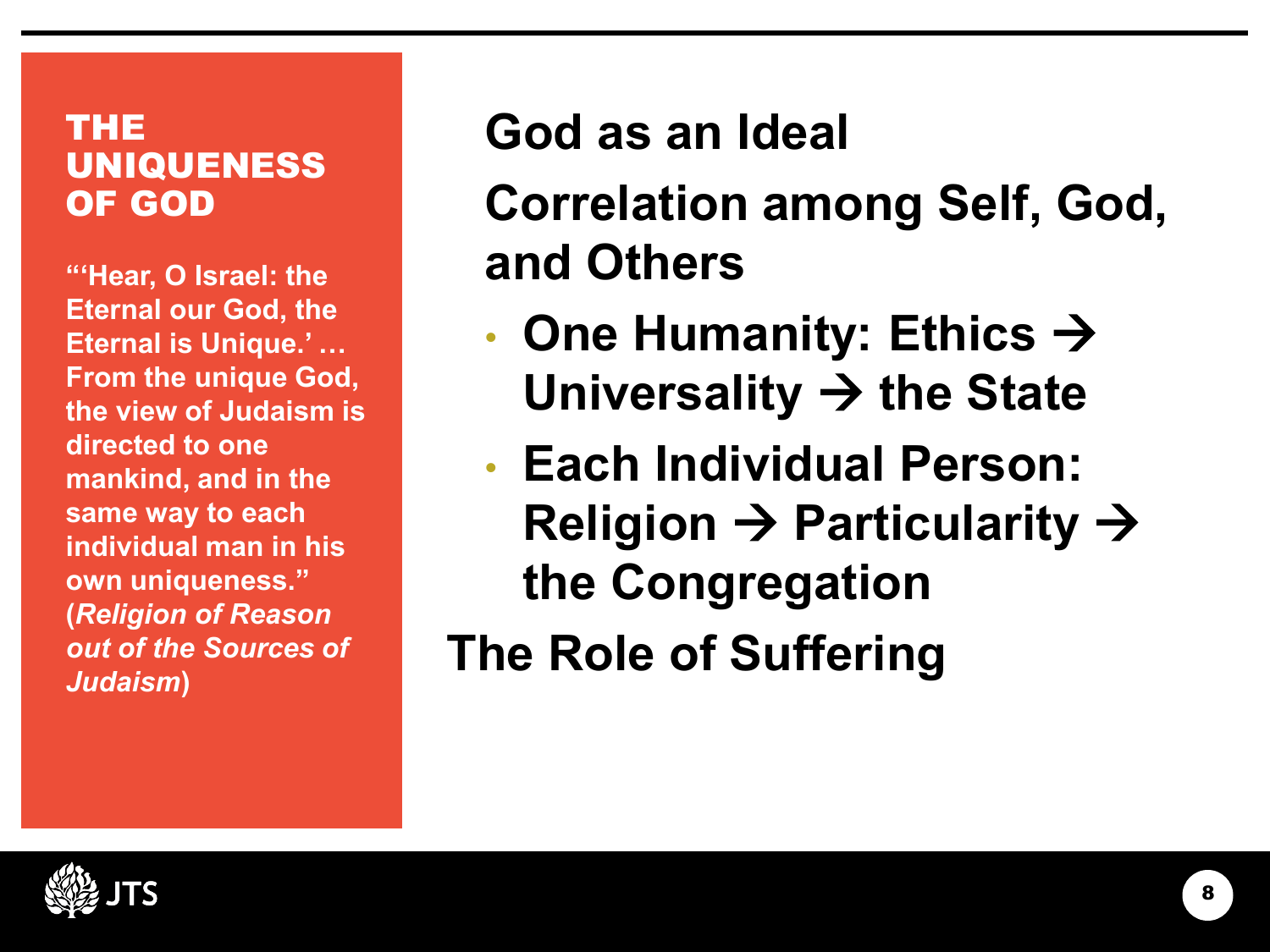## **ETHICS AND ITS LIMITS**

**"The unique God, therefore, also unifies the concept of man and every breach in this unity of man is a violation of morality…. The relations between man and man form the lower or rather the inner correlation of God and man." (Ibid.)**

**"In ethics the I of man becomes the I of humanity…. Besides the I, and distinct from the It, there arises the He. Is the He only another example of the I, which is therefore already established by the I? Language alone protects us from this mistake; language sets up the Thou before He. Is the Thou also only another example of the I, or is a separate discovery of the Thou necessary, even if I have already become are of my own I? Perhaps the opposite is the case, that only the Thou, the discovery of the Thou, is able to bring about the discovery of the I…" (Ibid.)**

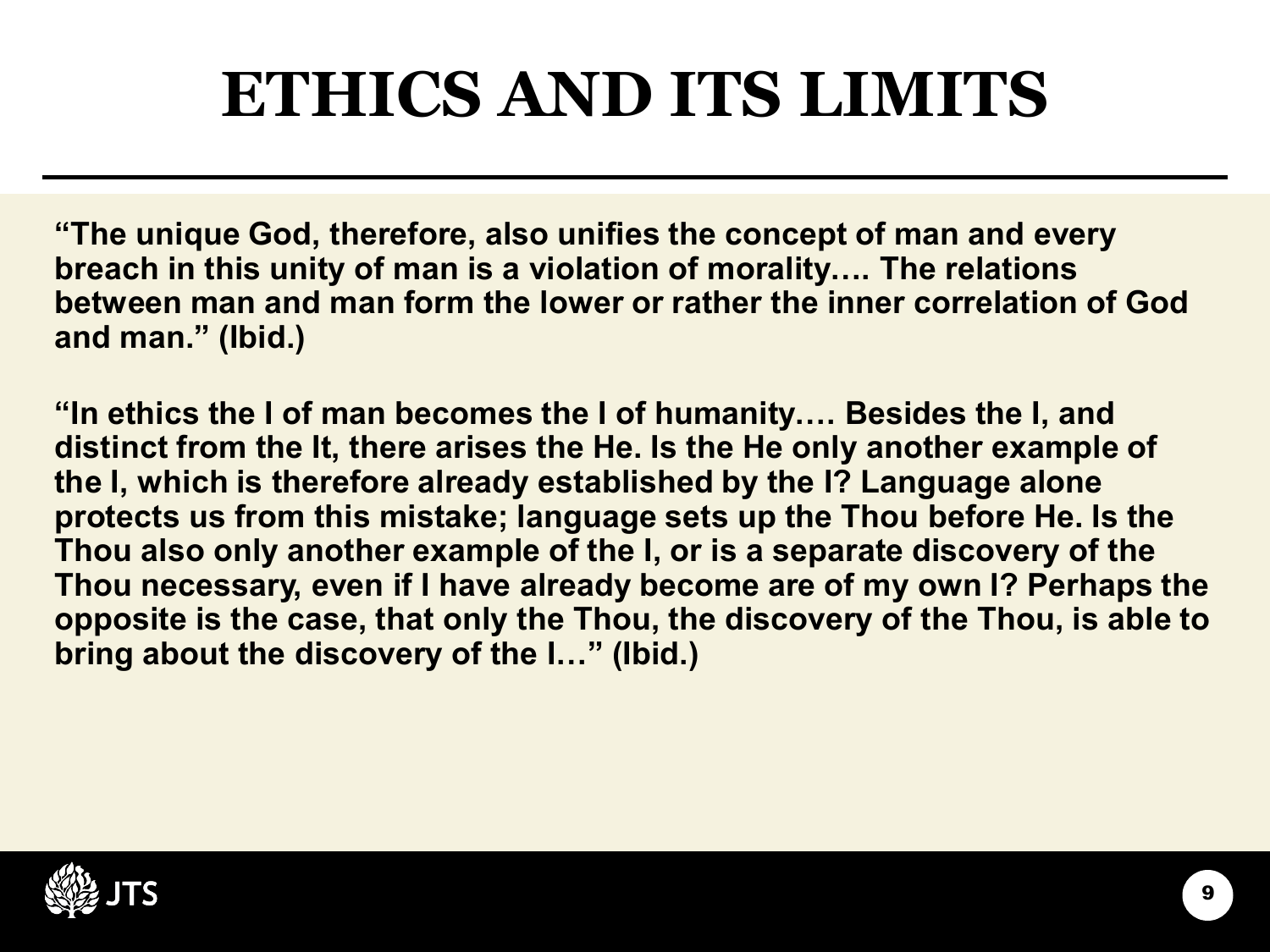#### TRANSITION TO RELIGION

Via Suffering

**"[It is] precisely through the observation of the other man's suffering that the other is changed from the He to the Thou…. [S]uffering, the passion is for the sake of compassion." (Ibid.)**

**"When a human being begins in pity to love another human being, this implies a transition from the notion of just the next man to the fellowman. Religion achieves what morality fails to achieve. Love for man is brought forth. As a miracle, as a riddle it emerges from the head, or rather from the heart, of man." (Ibid.)**

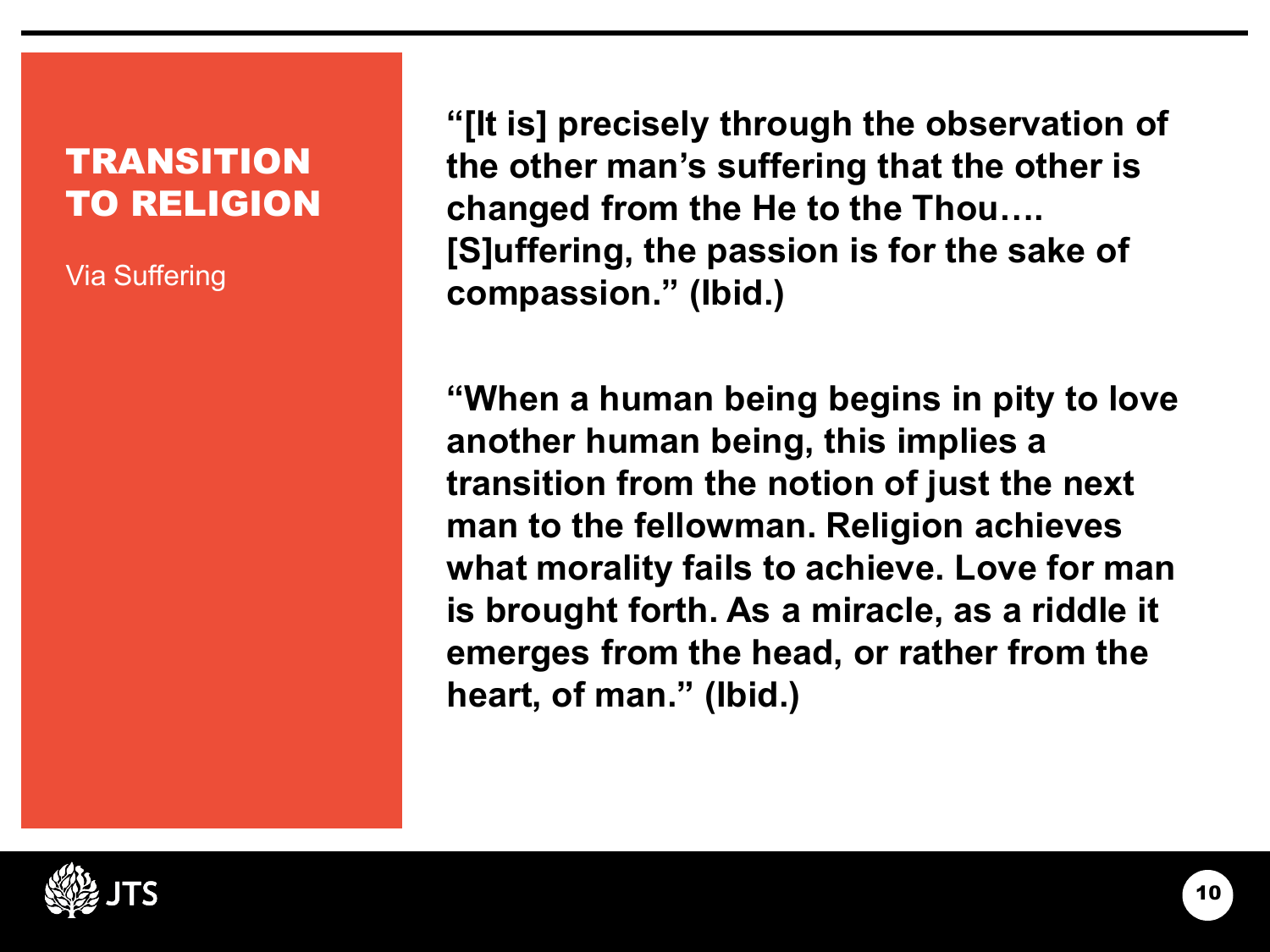#### **THE SELF IN ETHICS AND RELIGION**

**Ethical Self as the Bearer of Universal Moral Obligations**

- **"Happy families are all alike; every unhappy family is unhappy in its own way." (Tolstoy)**
- **"Ethical selves are alike; every unethical self is unethical in its own way." (Brafman on Cohen)**

#### **Transition to Religion**

• **"If now, however, through suffering and compassion, the Thou in man is discovered… even one's own suffering need not now be accepted with plain indifference. To have compassion with one's own suffering does not have to be simply inert and fruitless sentimentality. Corporeality belongs…to the soul of the individual and the soul is neglected when the affliction of the body is neglected. Humanity requires consideration for one's own suffering. With the suffering of the I, other injuries besides those of the imperfection of the senses also come to light. Moral frailty now needs renewed examination.… If, then, religion has its deepest basis in man's self-knowledge, then Ezekiel stands immediately beside Socrates." (***Religion of Reason***)**

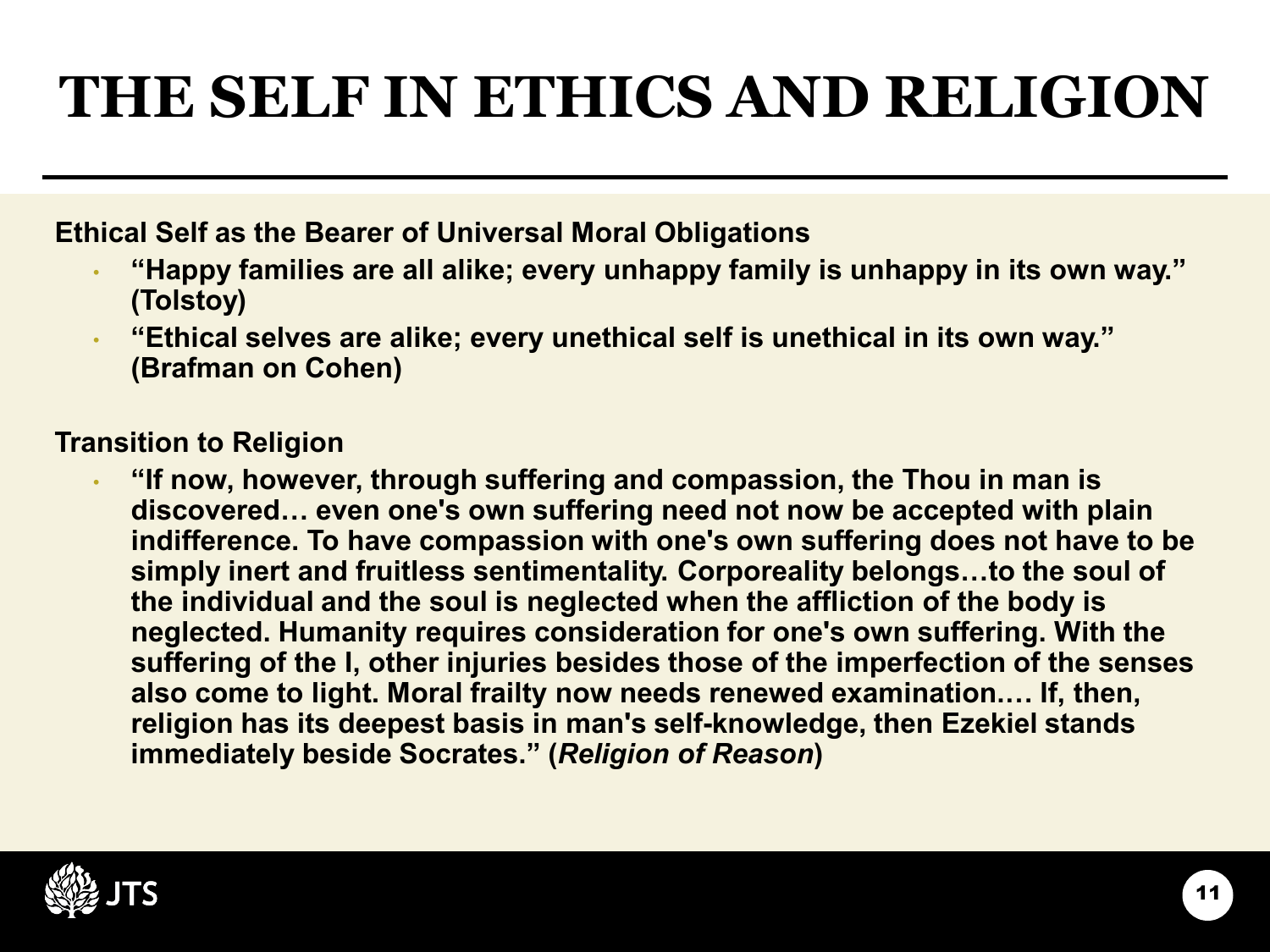#### **SIN AND REPENTANCE AND THE CONSTRUCTION OF THE SELF**

**"When the wicked man turneth away from his wickedness that he committed, and does that which is lawful and right, he shall save his soul alive…***Cast away from you all your transgressions, wherein ye have transgressed; and make you a new heart and a new spirit." (***Ezekiel, 18: 27-31)**

**The new man is born, in this way the individual becomes the I. Sin cannot prescribe one's way of life. A turning away is possible. Man can become a new man….** *This possibility of self-transformation makes the individual an I.* **Through his own sin, man becomes an individual. Through the possibility of turning way from sin, however, the sinful individual becomes the free I. And only with this newborn man can the correlation between God and man become true. God does not want the sinner and his death, but he has pleasure in man's turning away from his ways, and therefore in his life, in his new life…***Now the individual comes to full fruition in the I.* **(***Religion of Reason***)**

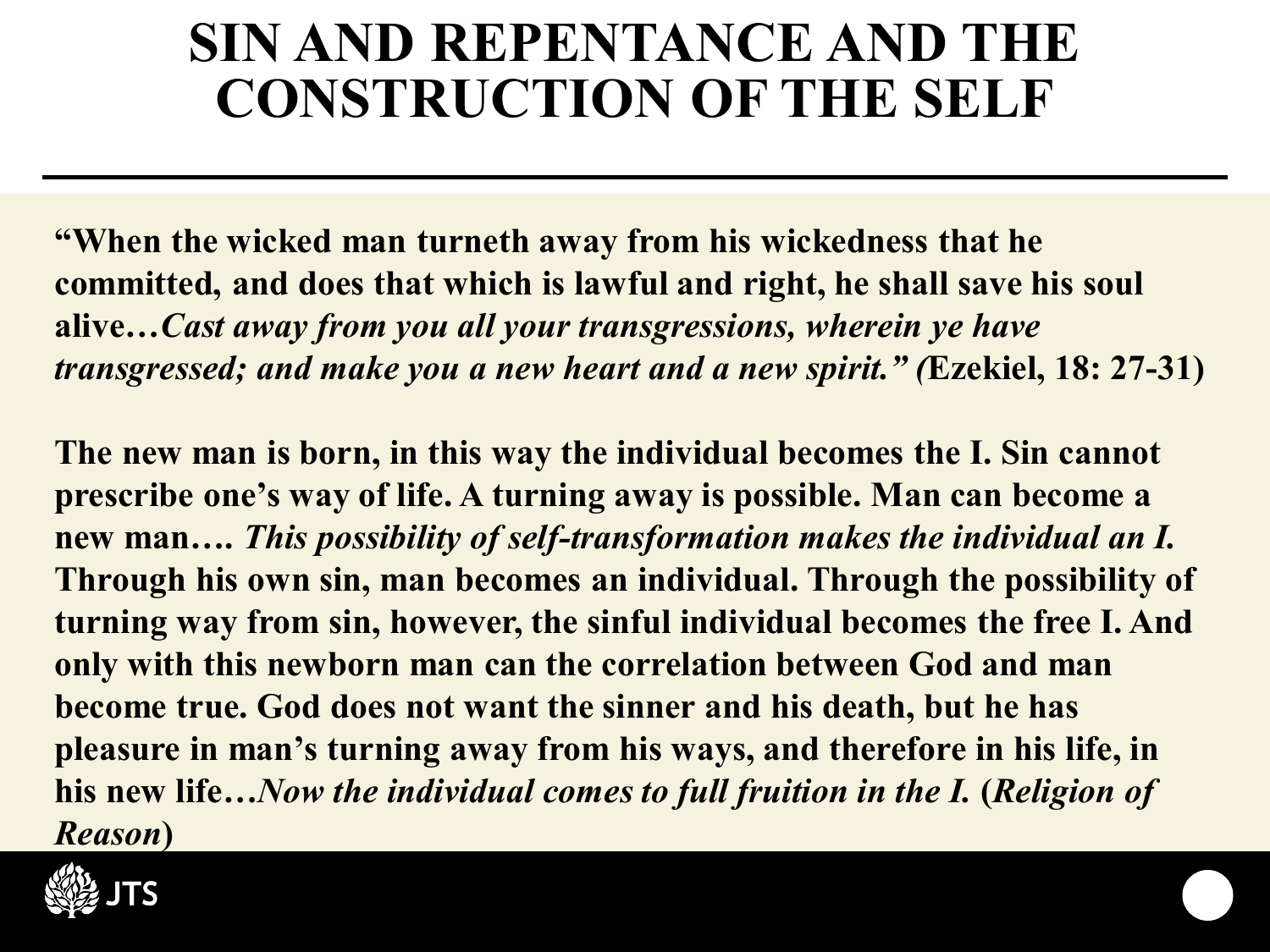#### GOD IN ETHICS AND RELIGION

**"'Hear, O Israel: the Eternal our God, the Eternal is Unique.' … From the unique God, the view of Judaism is directed to one mankind, and in the same way to each individual man in his own uniqueness." (***Religion of Reason***)**

- **Correlation among Self, Other, and God**
	- **Transcendent God Humankind**
		- *Self and Other as Moral Equals*
	- **Compassionate God Individuality**
		- *Other as Particular Thou*
		- *Self as Particular Sinning and Repenting I*

**"The Self results from the eternal relationship between I and Thou; that is, it is the infinite ideal of this ever-continuing relationship. The ideal always remains ideal; the task always remains infinite. Yet, the ideal is defined by its demand for zealous emulation, hence it opens up the possibility of coming closer…." (***Ethics of Maimonides***)**

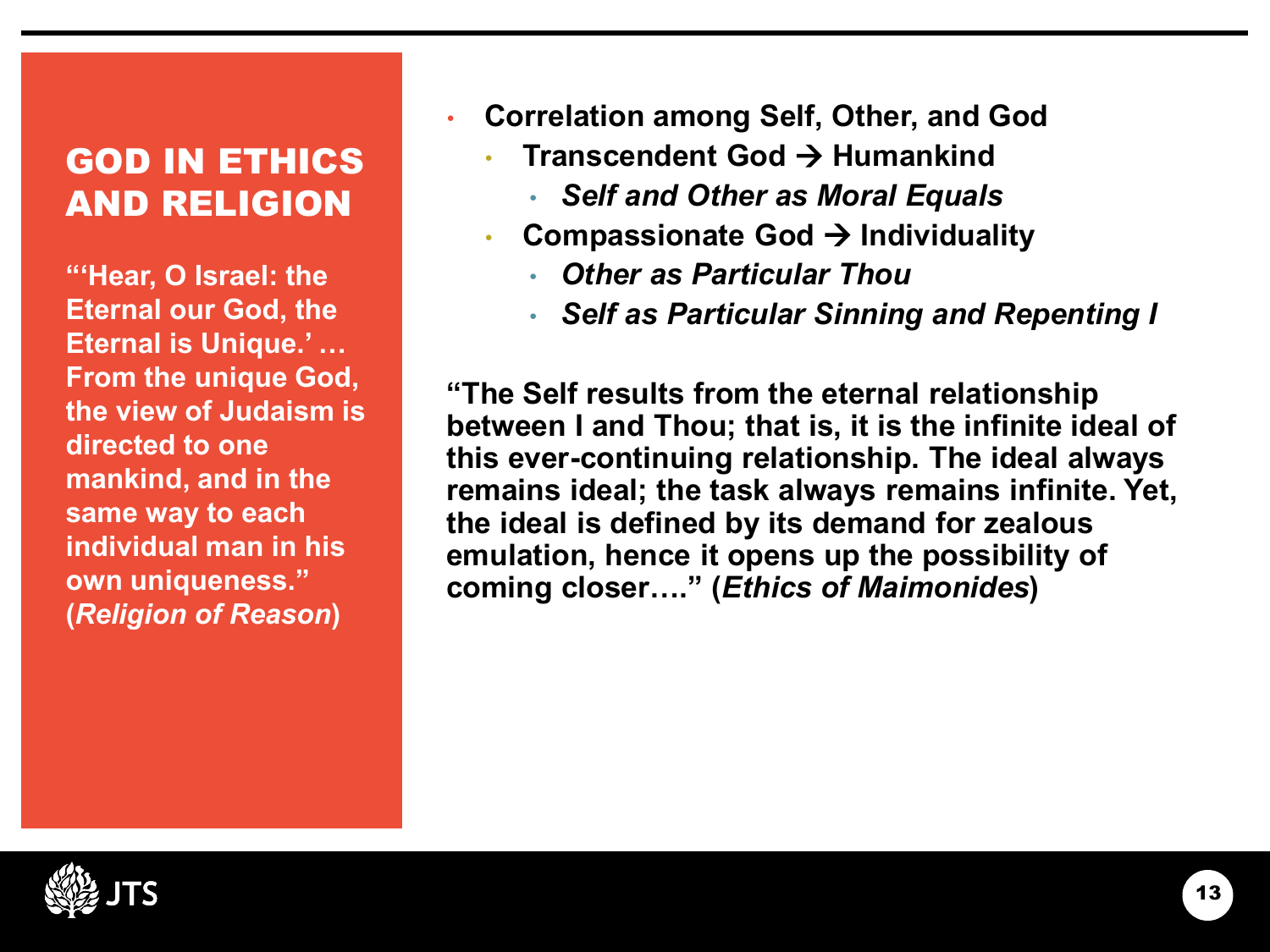# **CLARIFYING QUESTIONS**

**Cohen: From Ethics to Religion (and Back Again)**

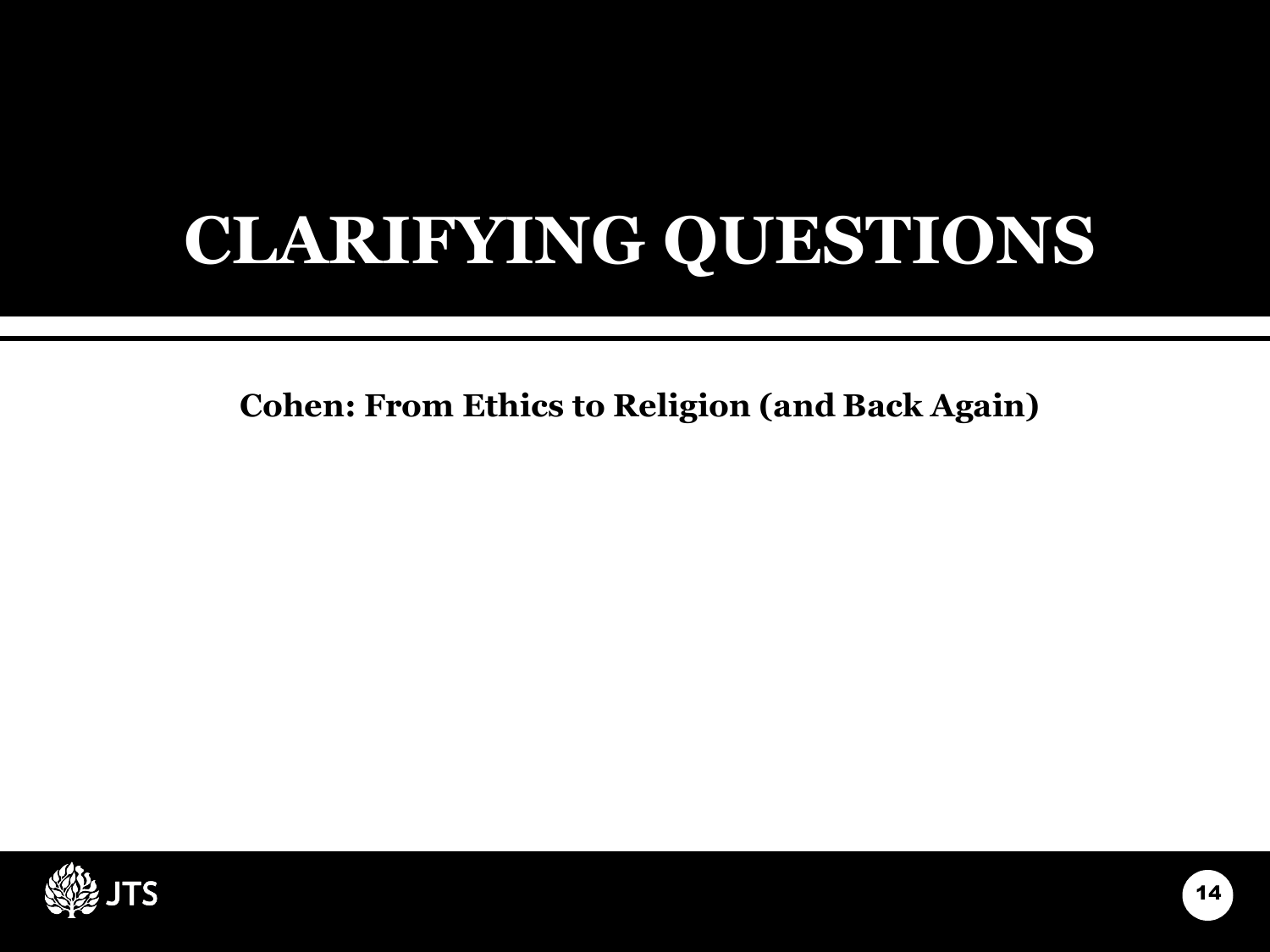

**Dialogue among I, the Thou, and the Eternal Thou**

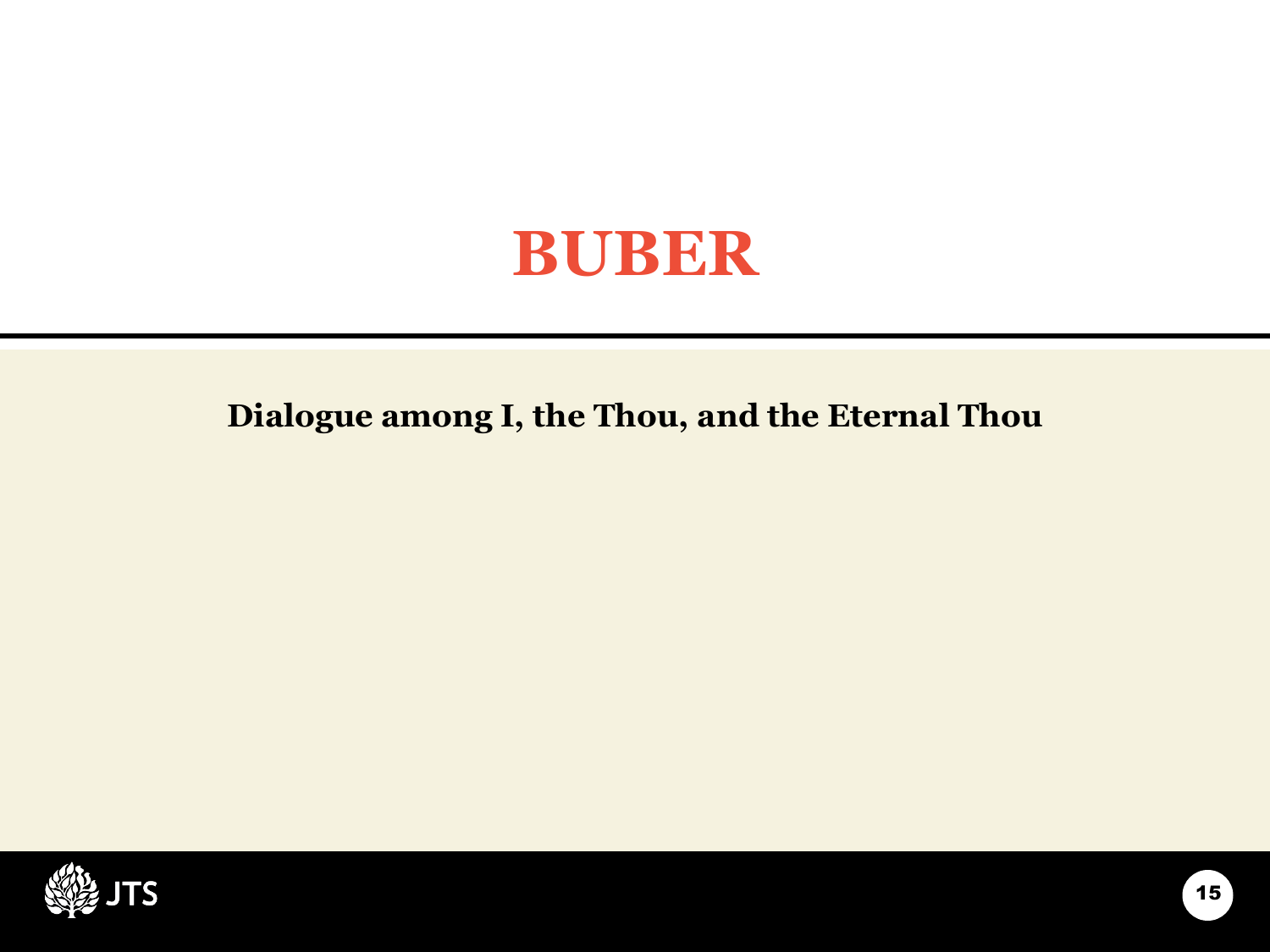#### **CRITIQUE OF COHEN: AGAINST THE ETHICIZATION OF JUDAISM**

**"The meaning of the act of decision in Judaism is falsified if it is viewed as merely an ethical act. It is a religious act, or, rather, it is the religious act; for it is God's realization through man." ("Jewish Religiosity")**

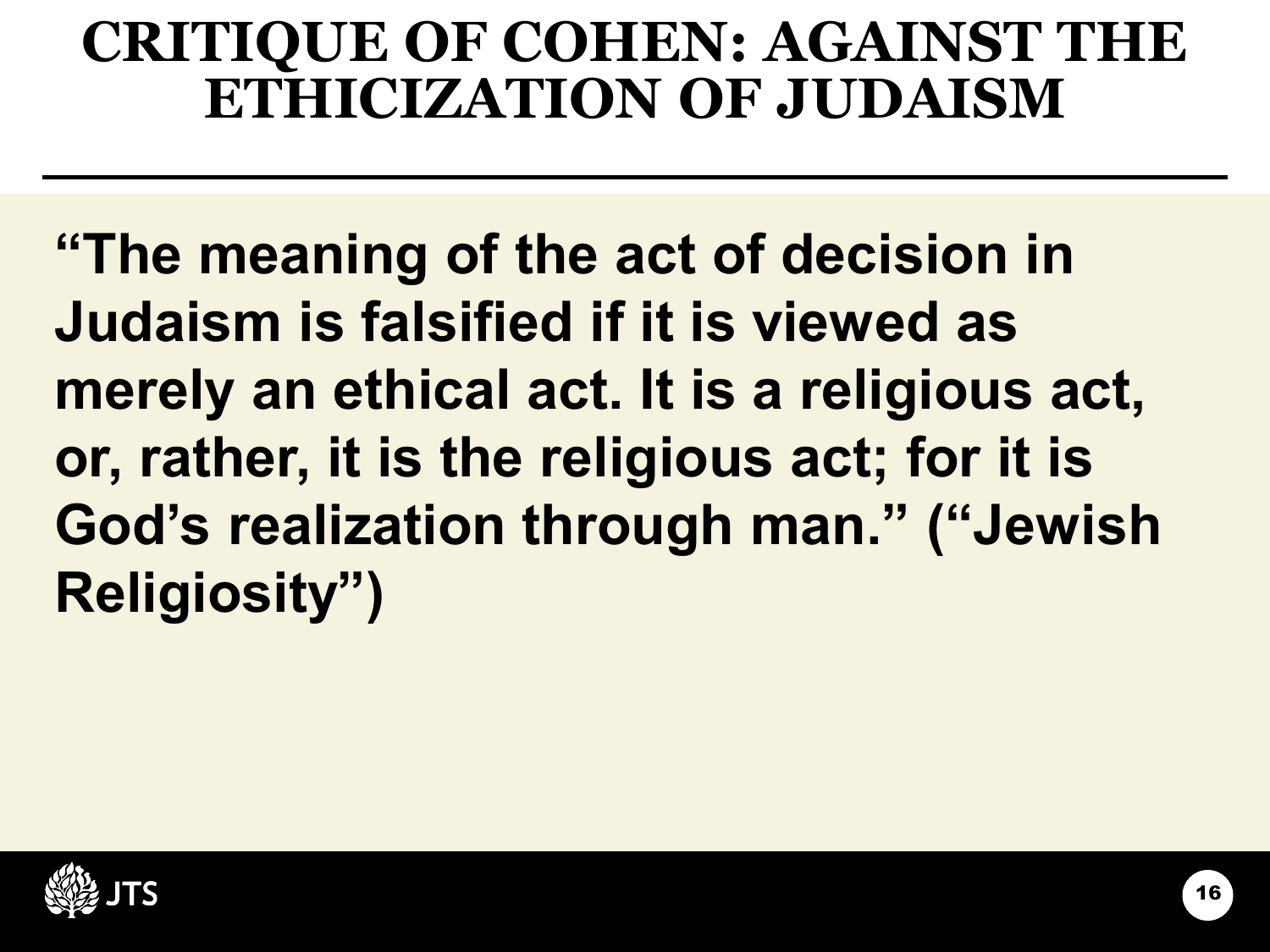## **MARTIN BUBER**

- **Life & Times**
	- **1878, Vienna – 1965, Jerusalem**
- **Selected Works**
	- *I and Thou*
	- *The Origin and Meaning of Hasidism*
	- *On Judaism*



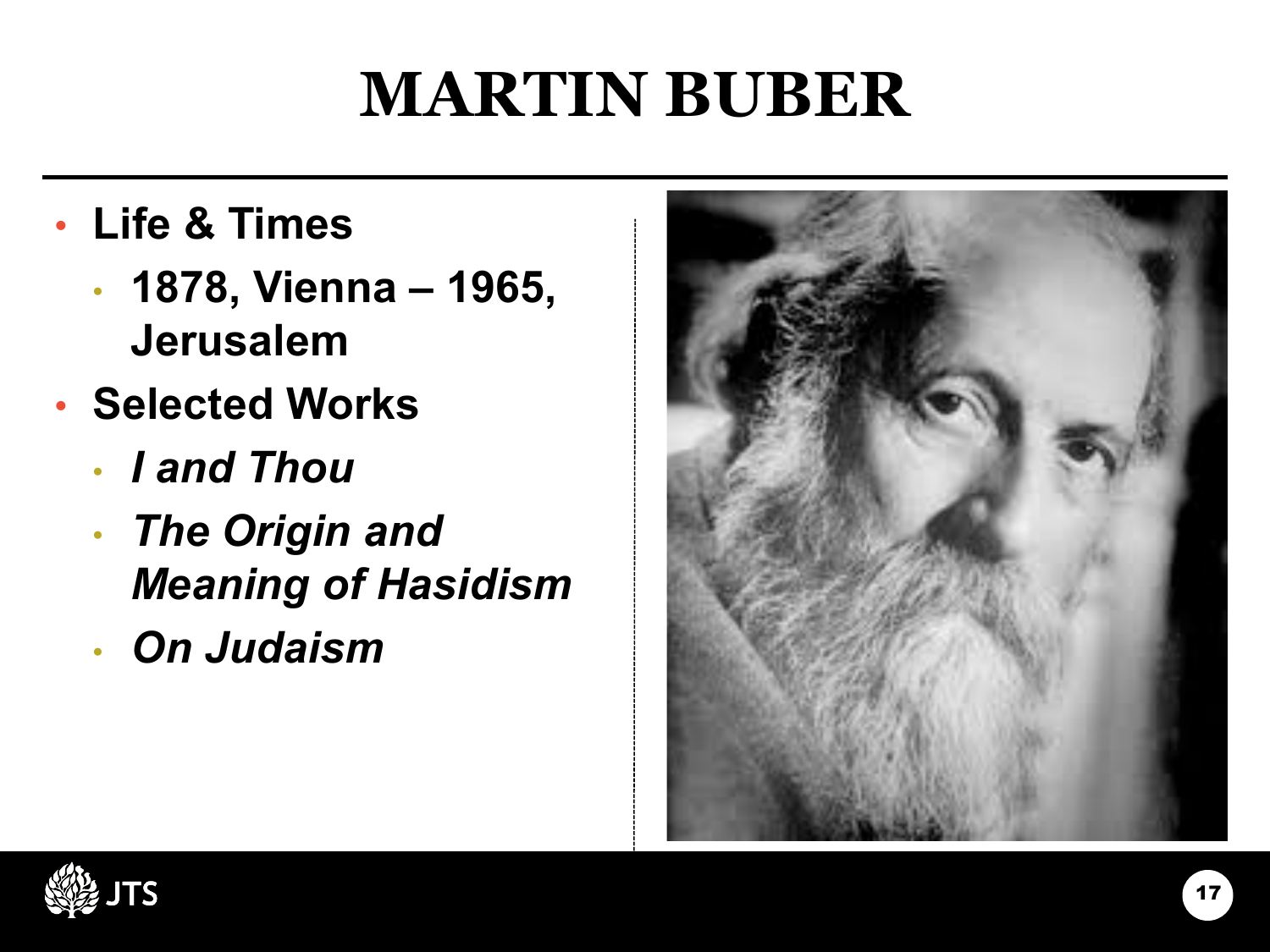#### *PHILOSOPHICAL BACKGROUND: PHENOMENOLOGY AND EXISTENTIALISM*

**"Return to the Thing Themselves" (Husserl,** *Logical Investigations***)** 

**"Our first outlook upon life is that of natural human beings, imaging, judging, feeling, willing, 'from the natural standpoint.' … In this way, when consciously awake, I find myself at all time, and without ever being able to change this, set in relation to a world which, through its constant changes, remains one and ever the same. It is continually 'present' for me, and I myself am a member of it. Therefore this is not there for me as a mere world of facts and affairs, but, with the same immediacy as a world of values, a world of goods, a practical world." (Husserl,** *Ideas***)**



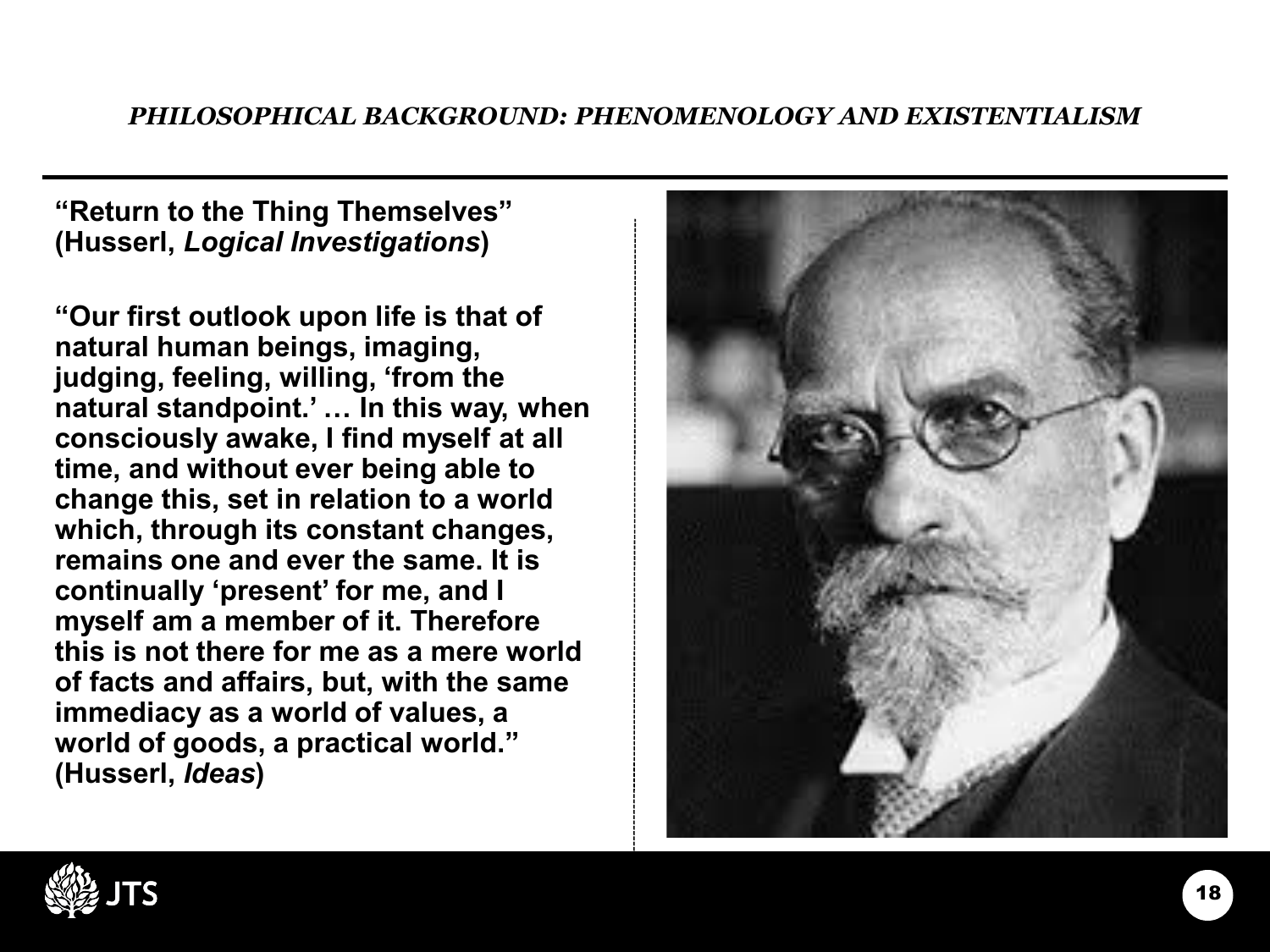## **I AND THOU**

**"The word is twofold for man in accordance with his twofold attitude. The attitude of man is twofold in accordance with the two basic words he can speak. The basic words are not single words but word pairs. One basic word is the word pair I-You. The other basic word is the word pair I-it; but this basic word is not changed when He or She takes the place of It. For the I of the basic word I-You is different from that in the basic word I-It." (***I and Thou***)**

**"There is no I as such but only the I of the basic word I-You and the I of the basic word I-It." (Ibid.)**

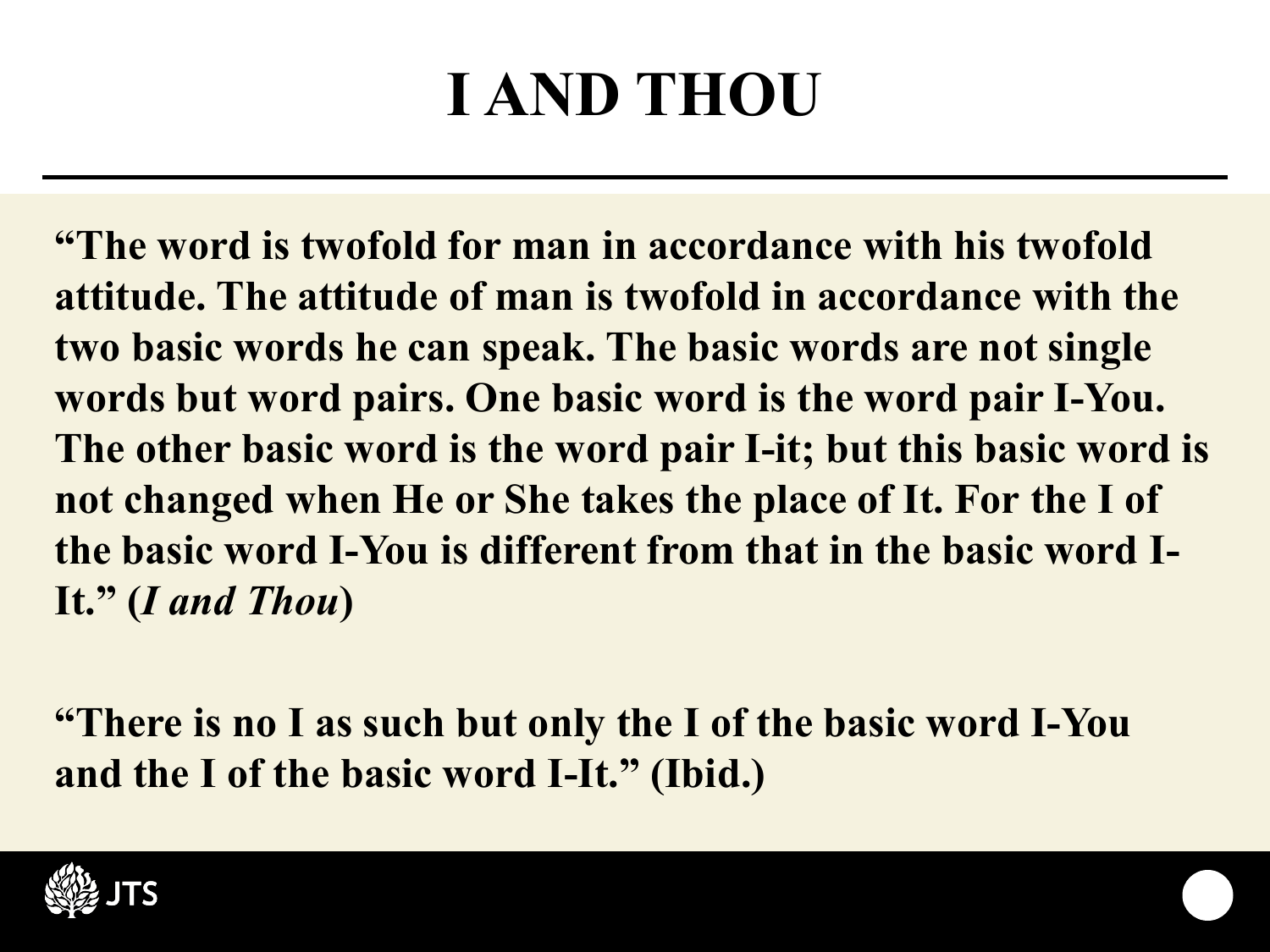#### I-YOU VS. I-IT

| <b>I-You</b>                   | $I-It$                          |
|--------------------------------|---------------------------------|
| <b>Whole-Being</b>             | Partial-Being                   |
| <b>Participatory Encounter</b> | <b>Goal-Directed Experience</b> |
| <b>Spontaneous</b>             | Control                         |
| <b>Presence</b>                | Information about Objects       |
| <b>Unmediated</b>              | Conceptual                      |
| <b>Present</b>                 | Past                            |
| <b>Reciprocal Action</b>       | <b>Unilateral Action</b>        |
| <b>Basic</b>                   | Derivative                      |

**"Feelings dwell in man, but man dwells in his love. This is no metaphor but actuality: love does not cling to an I; it is between I and You…. Love is the responsibility of an I for a You…. Hatred remains blind by its very nature; one can hate only part of a being…. Yet whoever hates directly is closer to a relation than those who are without love and hate." (***I and Thou***)**

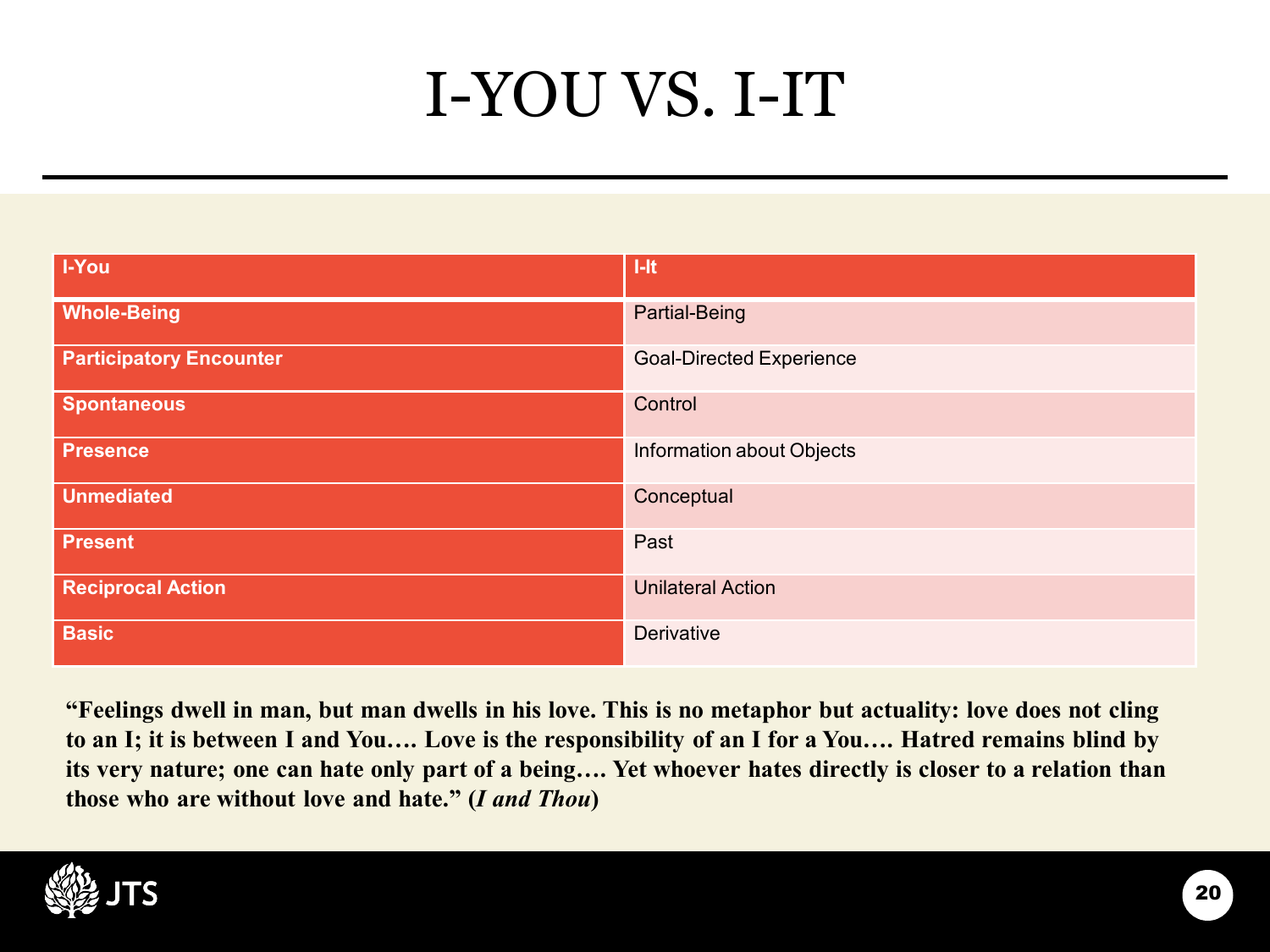## **THE ETERNAL THOU**

**"Extending the lines of relationships intersect in the eternal You. Every single You is a glimpse of that. Through every single You the basic word addresses the eternal You. The mediatorship of the You of all beings accounts for the fullness of our relationship to them—and for the lack of fulfillment…. It attains perfection solely in the immediate relation to the You that in accordance with its nature cannot become an It." (***I and Thou***)**

- **Mediated**
- **Immediate**

**"For whoever pronounces the word God and really means You, addresses, no matter what his delusion, the true You of his life that cannot be restricted by any other and to whom he stands in a relations that includes all others. But whoever abhors the name and fancies that he is godless—when he addresses with his whole devoted being the You of his life that cannot be restricted by any other, he addresses God." (Ibid.)**

- **God as Relational as Opposed to Substantial**
- **Redefinition of Idolatry**

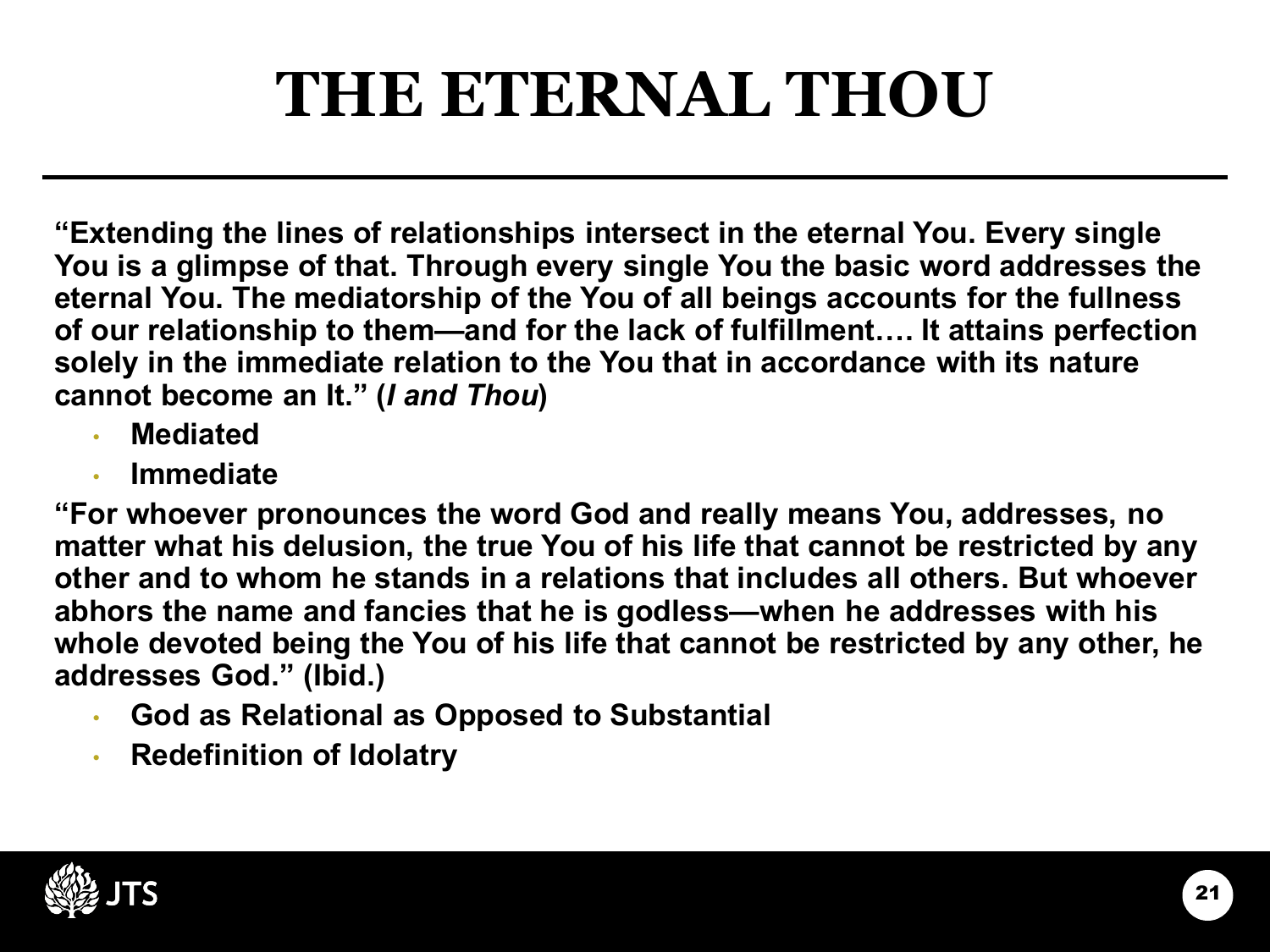#### **EXISTENTIAL JUDAISM**

**"In the religious life of Judaism, primary importance is not given to dogma but to the remembrance and the expectation of a concrete situation: the encounter of God and men…. Whatever is enunciated in abstract in the third person about the Divine…is only a projection onto the conceptual plane which, though indispensable, proves itself again and again to be inessential…. Israel's experience of the Thou in the direct relationship, the purely singular experience, is so overwhelmingly strong that any notion of plurality simply cannot arise….**  *Yihud* **[unification] involves the continually renewed confirmation of the unity of the Divine in the manifold of God's manifestation, understood in a quite practical way…. Therefore, the unification is contained… in translating the image in actuality, in the imitation Dei." ("The Faith of Judaism")**

**"The act that Judaism has always considered the essence and foundation of all religiosity is the act of decision of divine freedom and unconditionality on earth…. The meaning of the act of decision in Judaism is falsified if it is viewed as merely an ethical act. It is a religious act, or, rather, it is the religious act; for it is God's realization through man." ("Jewish Religiosity")**

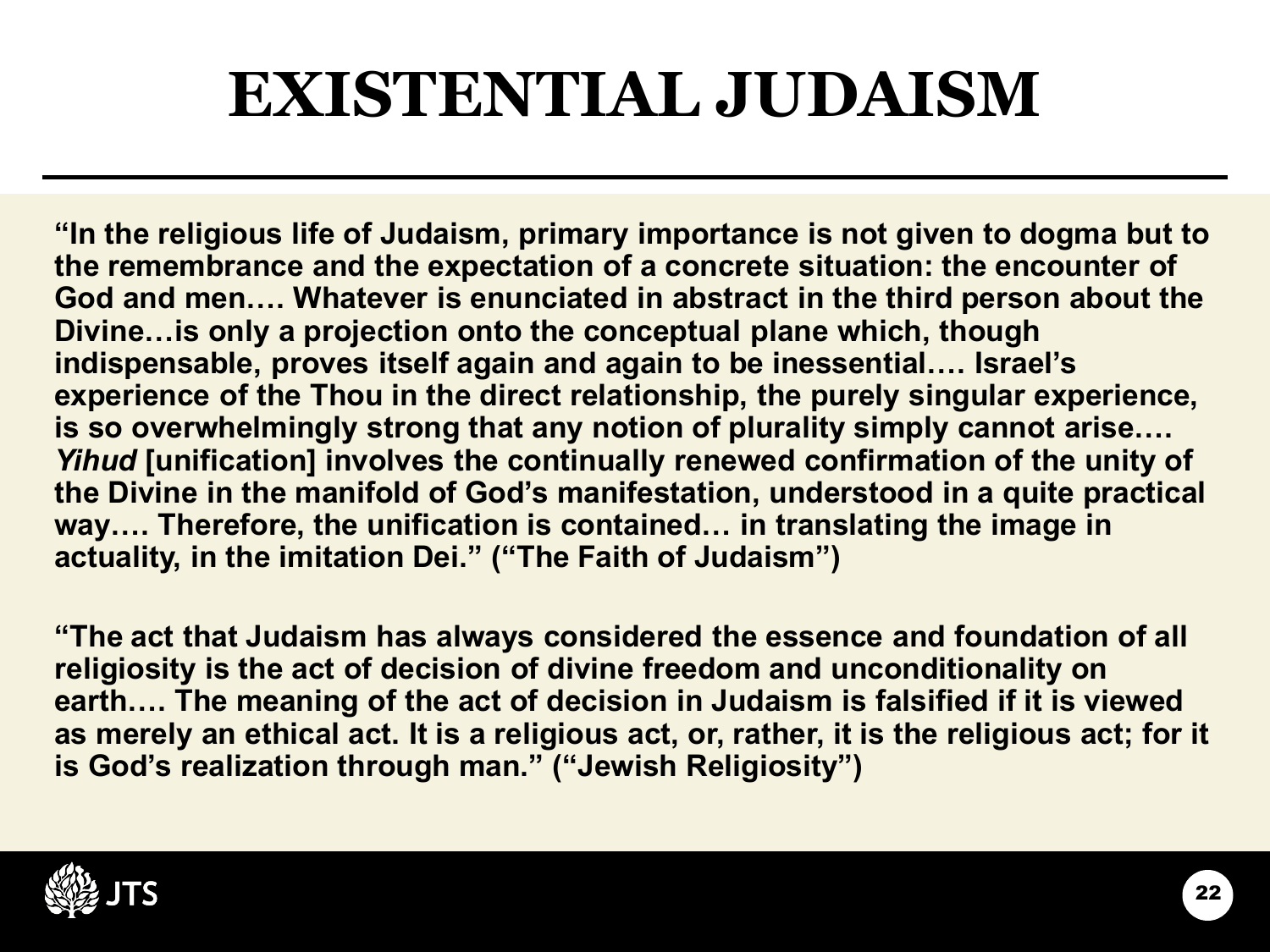#### **COHEN VS. BUBER ON GOD'S UNITY**

#### **Cohen: God's Uniqueness**

- **Ethical Humanity**
- **Particularity of Self and Other**

#### **Buber: God's Unification**

- **Existential Decision**
- **Total Commitment to Relationship**

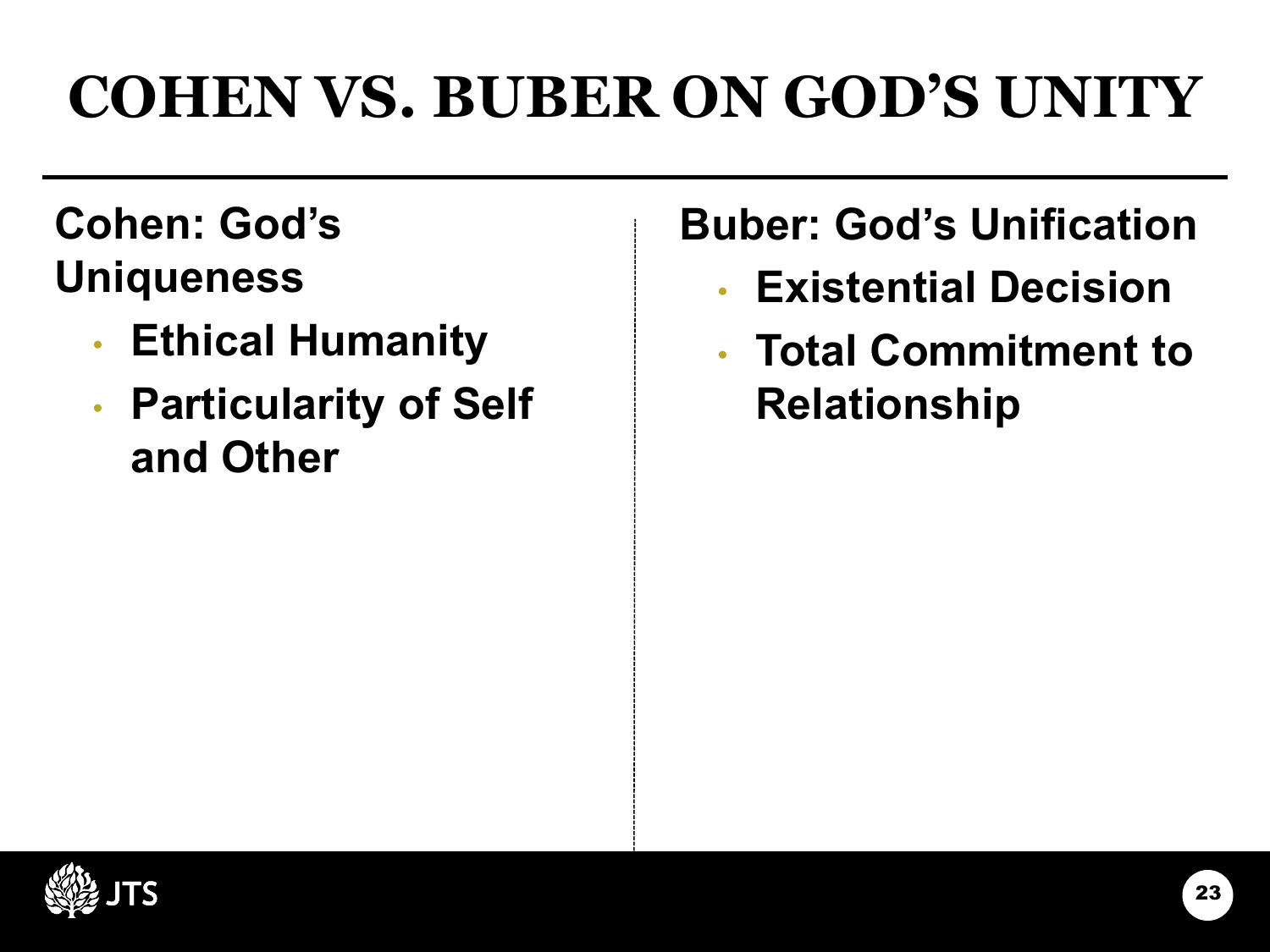# **CLARIFYING QUESTIONS**

**Buber: Dialogue among I, Thou, and Eternal Thou**

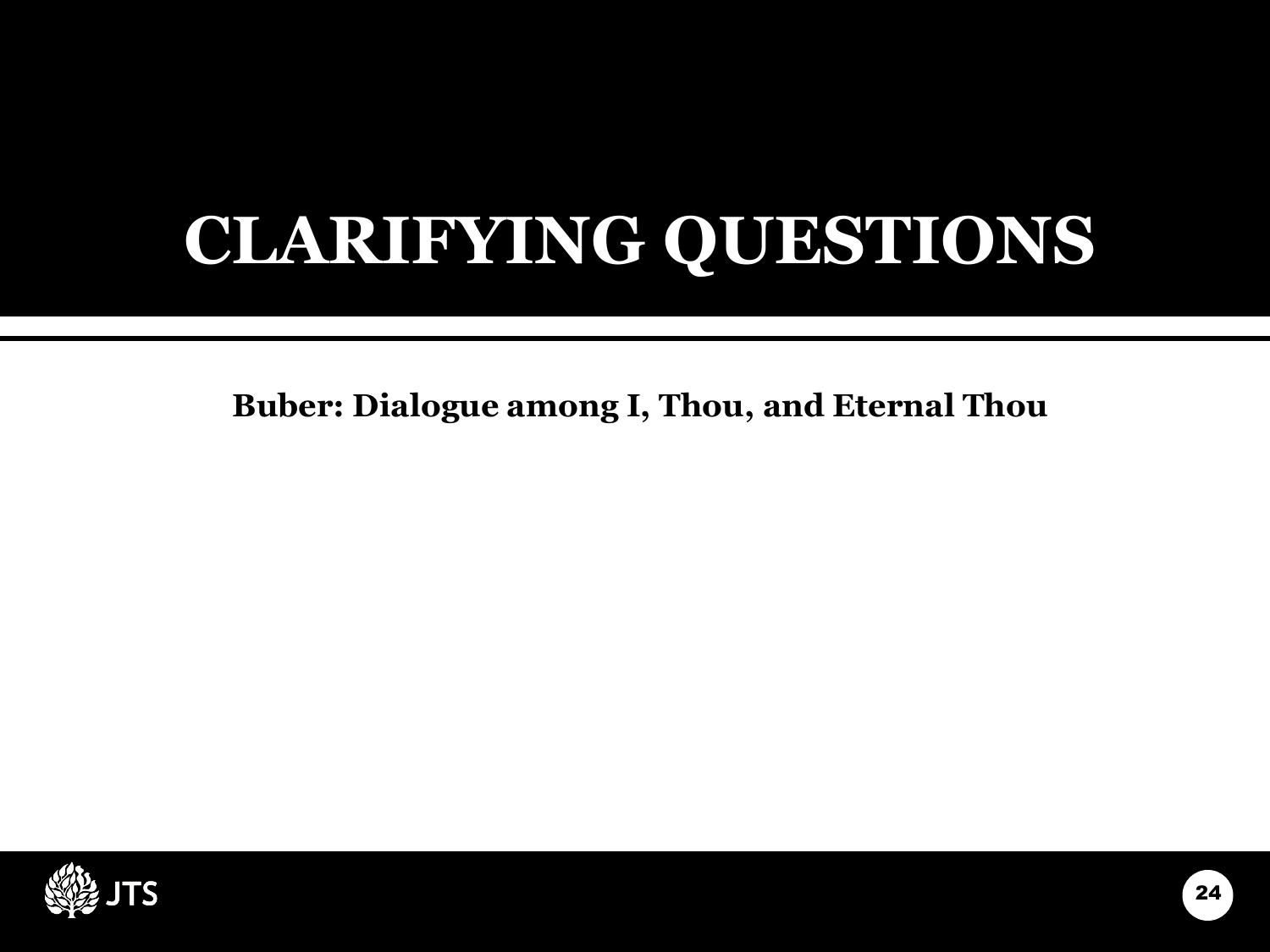

**The Other, the other Other, and the Self**

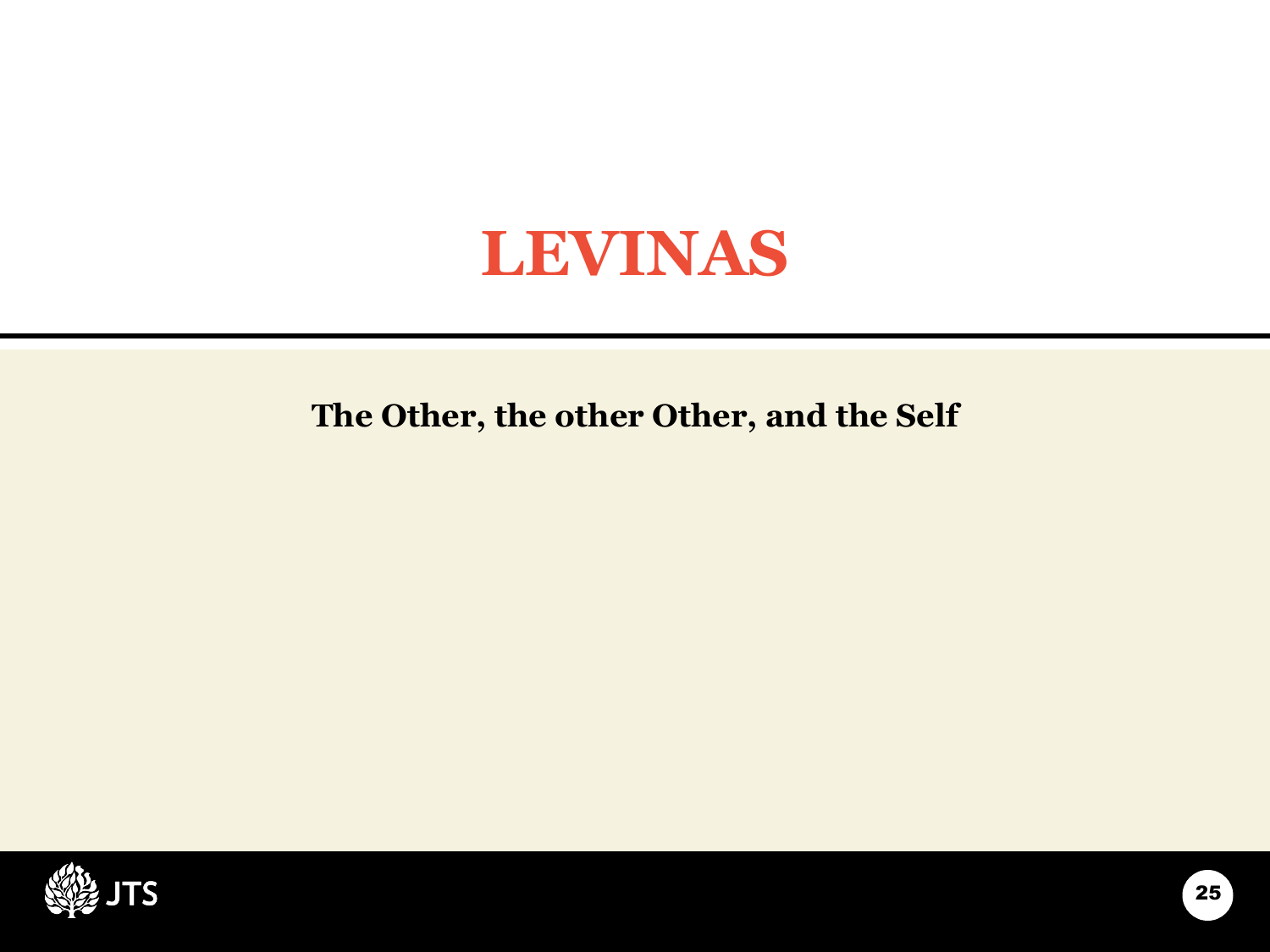#### **CRITIQUE OF BUBER: RECIPROCITY VS. HEIGHT**

**"We shall direct our criticism mainly to the reciprocity of the I-Thou relation…. The originality of the relation lies in the fact that it is not known from the outside but only by the I which realizes the relation. The position of the I, therefore, is not interchangeable with that of the Thou…. The formal meeting is a symmetrical relation and may there be read indifferently from either side. But in the case of ethical relations, where the Other is at the same time higher than I yet poorer than I, the I is distinguishable from the Thou not by the presence of specific attributes, but by the dimension of height…. Although Buber has penetratingly described the Relation…, he has not taken separation seriously enough." ("Martin Buber and the Theory of Knowledge")**

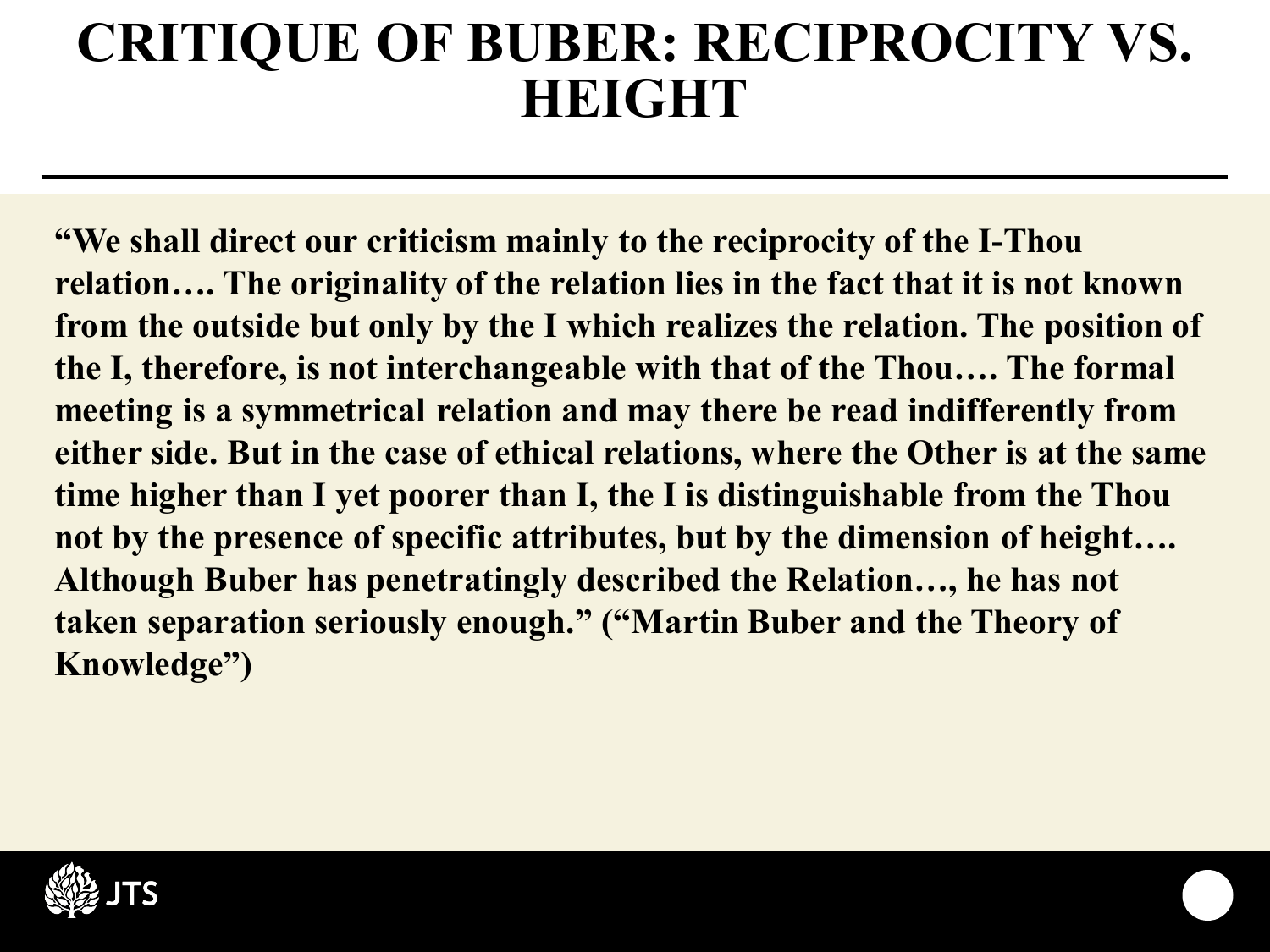## **EMMANUEL LEVINAS**

- **Life & Times**
	- **1905, Kovno – 1995, Paris**
- **Representative Works**
	- *Totality and Infinity*
	- *Nine Talmudic Readings*
	- *Difficult Freedom: Essays on Judaism*



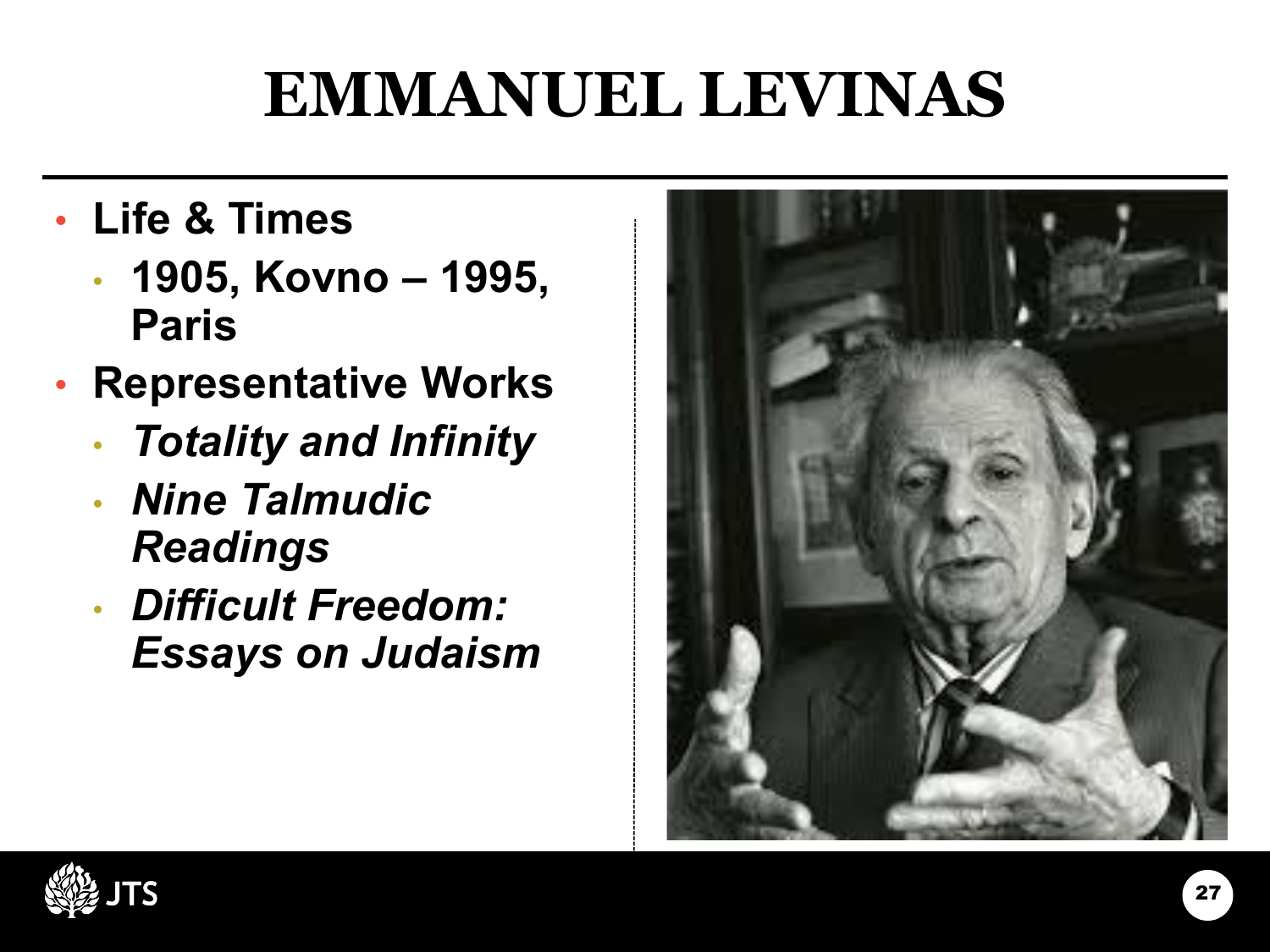#### **PHILOSOPHICAL BACKGROUND: PHENOMENOLOGY AND NAZISM**

**"Being-in-the-World…amounts to a nonthematic circumspective absorption in references or assignments constitutive for the readiness-to-hand of a totality of equipment. Any concern is already as it is, because of some familiarity with the world." (Heidegger,** *Being and Time***)**

**"In clarifying Being-in-the-world we have shown that a bare subject without a world never 'is' proximally, nor is it ever given. And so in the end an isolated "I" without Others is just as far from being proximally given. If, however, "the Others" already are there with us in Being-in-the-world….: we meet them "at work," that is, primarily in their Being-in-theworld...." (Ibid.)**



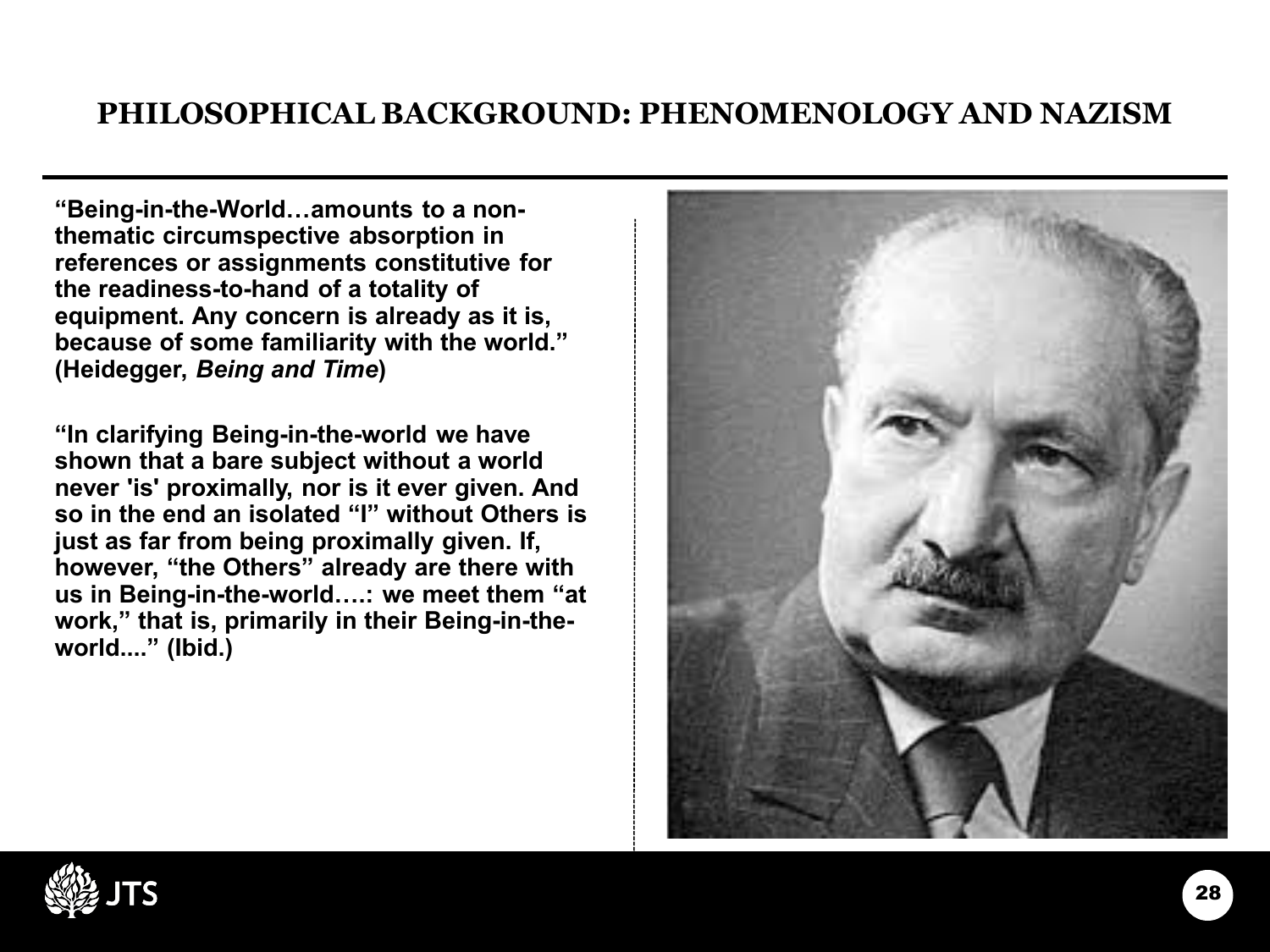## **ETHICS AS FIRST PHILOSOPHY**

#### **Phenomenological Conditions for the Possibility of Ethics**

**"A calling into the question of the same—which cannot occur within the egoist spontaneity of the same—is brought about by the other. We name this calling into question of my spontaneity by the presence of the Other ethics. The strangeness of the Other, his irreducibility to the I, to my thoughts and my possessions, is precisely accomplished as a calling into question of my spontaneity, as ethics…. To affirm the priority of Being over existents is to already decide the essence of philosophy; it is to subordinate the relation with someone, who is existent, (the ethical relation) to a relation with the Being of existents, which, impersonal, permits the apprehension, the domination of existents (a relationship of knowing), subordinates justice to freedom." (***Totality and Infinity***)**

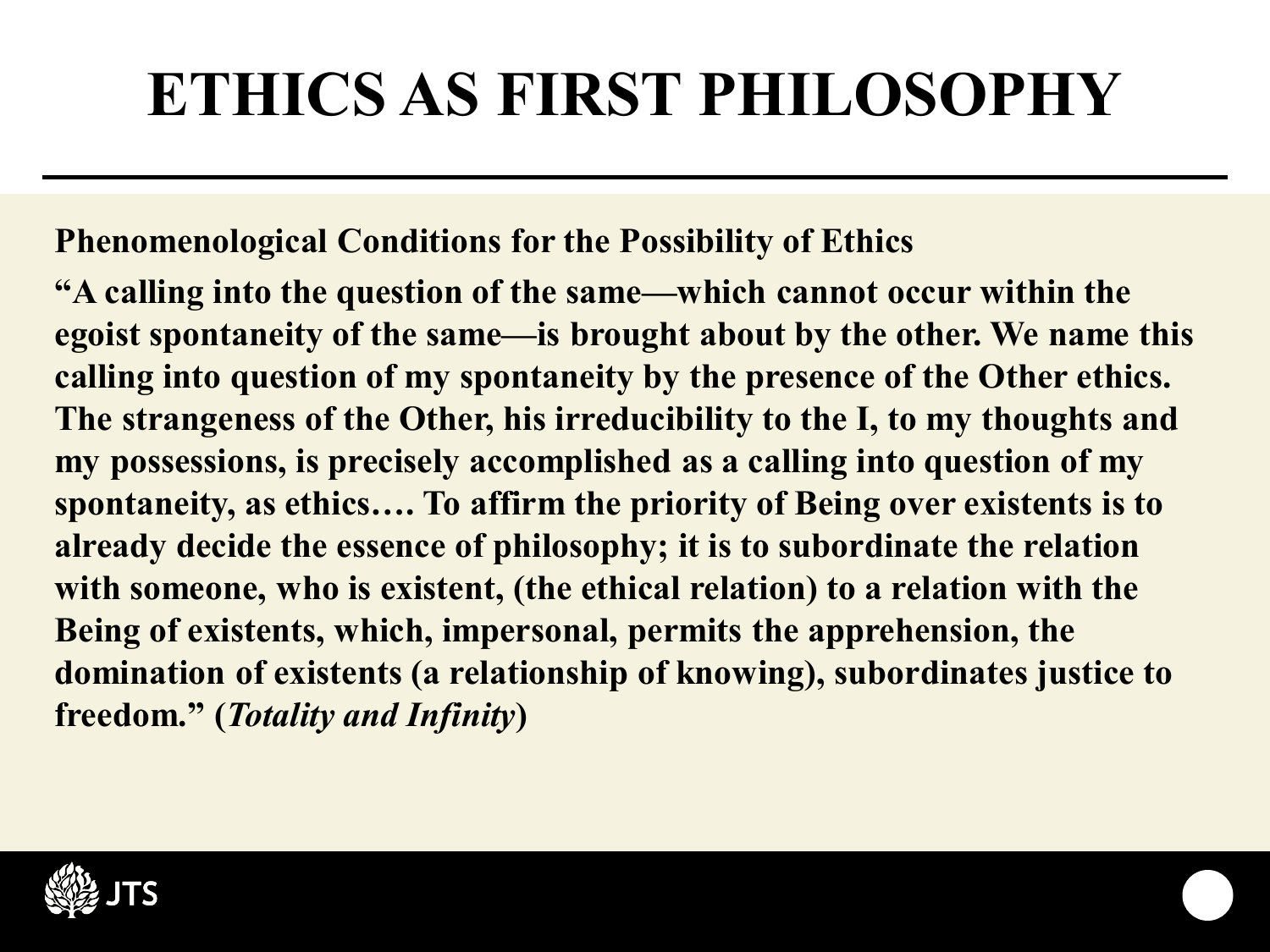#### **EPIPHANY OF THE FACE OF THE OTHER**

**"The face is present in its refusal to be contained. In this sense it cannot be comprehended, that is, encompassed…. The Other remains infinitely transcendent, infinitely foreign; his face in which his epiphany is produced and which appeals to me breaks with the world that is common to us…." (***Totality and Infinity***)**

**"The presence of the face coming from beyond the world, but committing me to human fraternity, does not overwhelm me as numinous essence arousing fear and trembling…. To hear his destitution which cries out for justice is not to represent an image to oneself, but is to posit oneself as responsible, both as more and as less than the being that presents itself in the face. Less, for the face summons me to my obligations and judges me. The being that presents himself in the face comes from a dimension of height, a dimension of transcendence whereby he can present himself as a stranger without opposing me as obstacle or enemy. More, for my position as I consists in being able to respond to this essential destitution of the Other, finding resources for myself. The other who dominates me in his transcendence is thus the stranger, the widow, and the orphan, to whom I am obligated…. Multiplicity in being, which refuses totalization but takes form as fraternity and discourse, is situated in a "space" essentially asymmetrical." (***Totality and Infinity***)**

**"The Other becomes my neighbor precisely through the way the face summons me, calls for me, begs for me, and in so doing recalls my responsibility, and calls me into question. Responsibility for the Other, for the naked face of the first individual to come along. A responsibility that goes beyond what I may or may not have done to the Other or whatever acts I may or may not have committed, as if I were devoted to the other man before being devoted to myself…. A responsibility stemming from a time before my freedom before my (moi) beginning, before any present. A fraternity existing in extreme separation." ("Ethics as First Philosophy")**

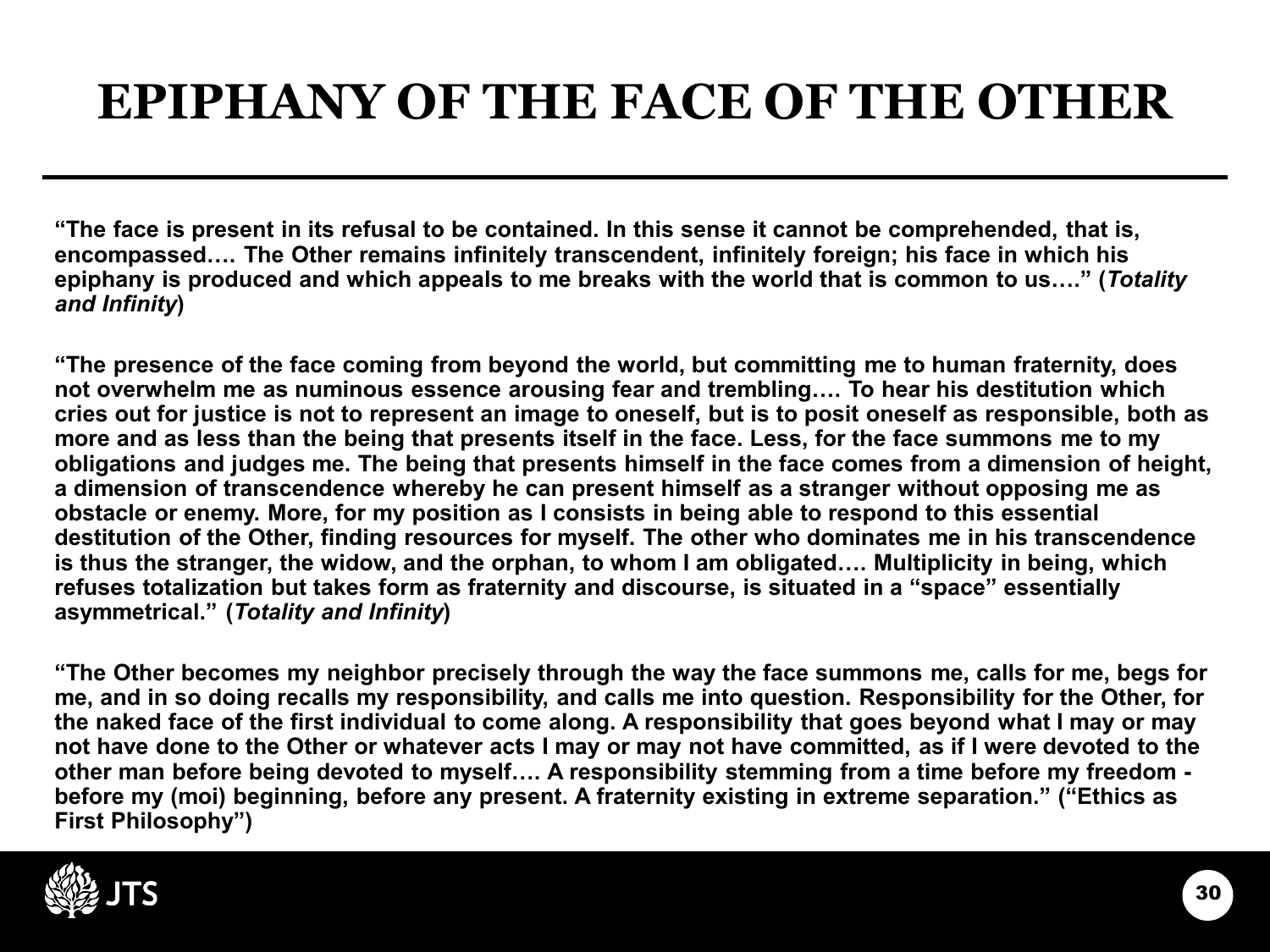# **THE OTHER OTHER, OR GOD**

**"To me, religion means transcendence…. Religion is the excellence proper to sociality with the Absolute, or if you will, in the positive sense of the expression, Peace with the other…. [T]he positive way of being concerned with God…comes precisely from the alterity of man, i.e., from his being outside of every genus, from his uniqueness, which I call face—…. proximity itself originally means responsibility for the neighbor…. The signifying of the face, defenseless nakedness, the very uprightness of an order, a commandment: 'Thou shalt not kill!' The obligation of responding to the unique and thus of loving…. The love of God is love of one's neighbor." ("On Jewish Philosophy")**

**"The Sacred that envelops and transports me is a form of violence…. As regards the Divine which [other religions] incarnate, [Judaism] is merely atheism…. [H]ow does Judaism conceive of humanity? … By experiencing the presence of God through one's relation to man. The ethical relation will appear to Judaism as an exceptional relation: in it, contact with an external being, instead of compromising human sovereignty, institutes and invests it…. Ethics is not the corollary of the vision God, it is that very vision. Ethics is an optic such that everything I know of God and everything I can hear of His word and reasonably say to Him must find an ethical expression." ("A Religion for Adults")**

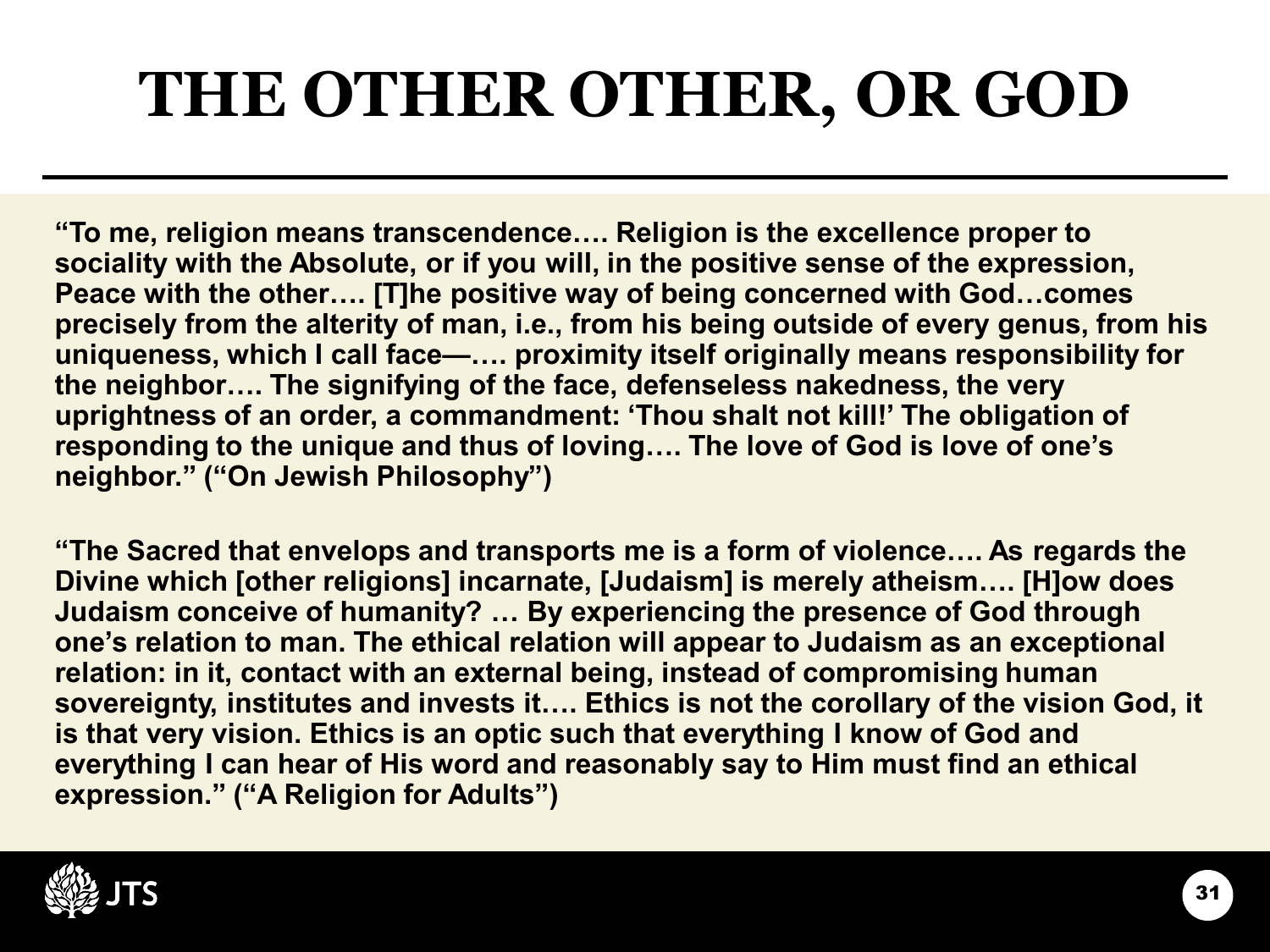#### **BUBER VS. LEVINAS ON THE THOU OR OTHER**

# **Buber**

- **Reciprocity of the Thou**
- **Religiosity of the Eternal Thou**

# **Levinas**

- **Height of the Other**
- **Ethics of the other Other**

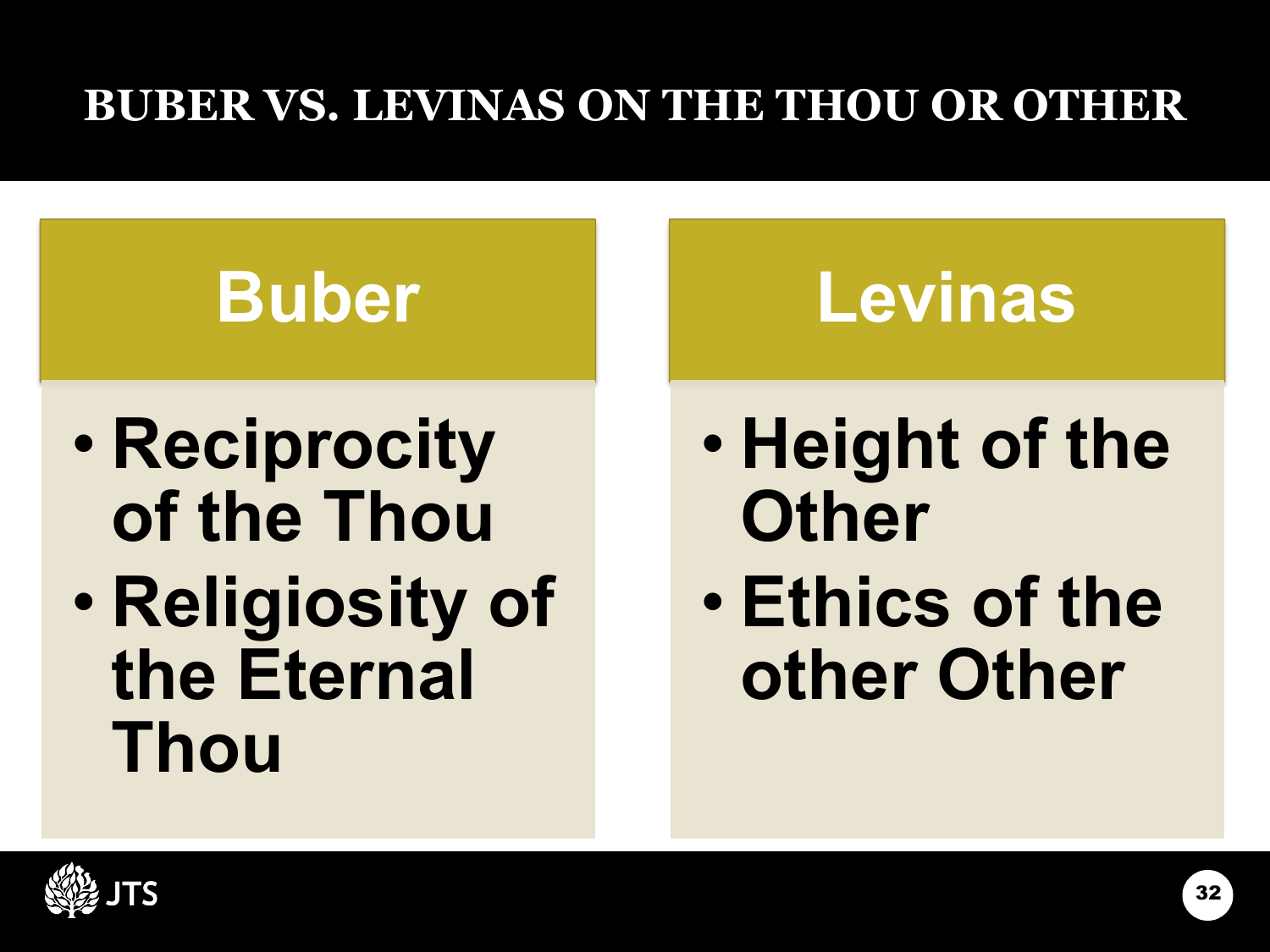## **CLARIFYING QUESTIONS**

**Levinas: The Other and the other Other**

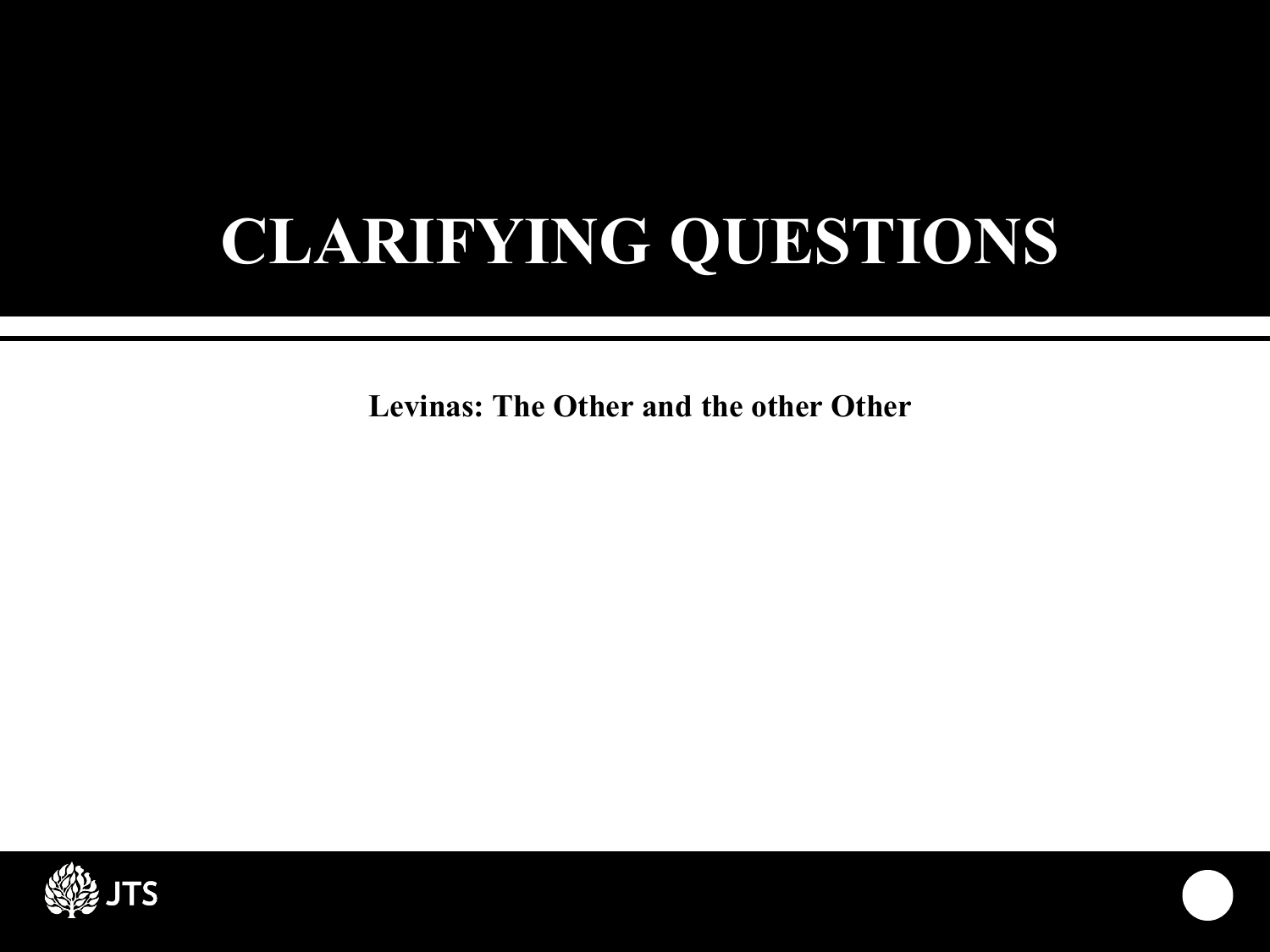## **SUMMARY**

- **Self, Other, and God**
	- **Self is Constructed out of its Relationship with Other People and God**
	- **Complex Relations between Religion and Ethics**
- **Cohen: From Ethics to Religion (and Back Again)**
	- **Universal Ethics: God, Self, Other**
	- **Particular Religion: Other, Self, God**
- **Buber: Dialogue among I, Thou, and Eternal Thou**
	- **I-It vs. I-Thou in Experience**
	- **Eternal Thou: Religious but not Ethical**
- **Levinas: The Other, the other Other, and the Self**
	- **The Height of the Other**
	- **The other Other through Ethics**
- **Universality of Judaism**